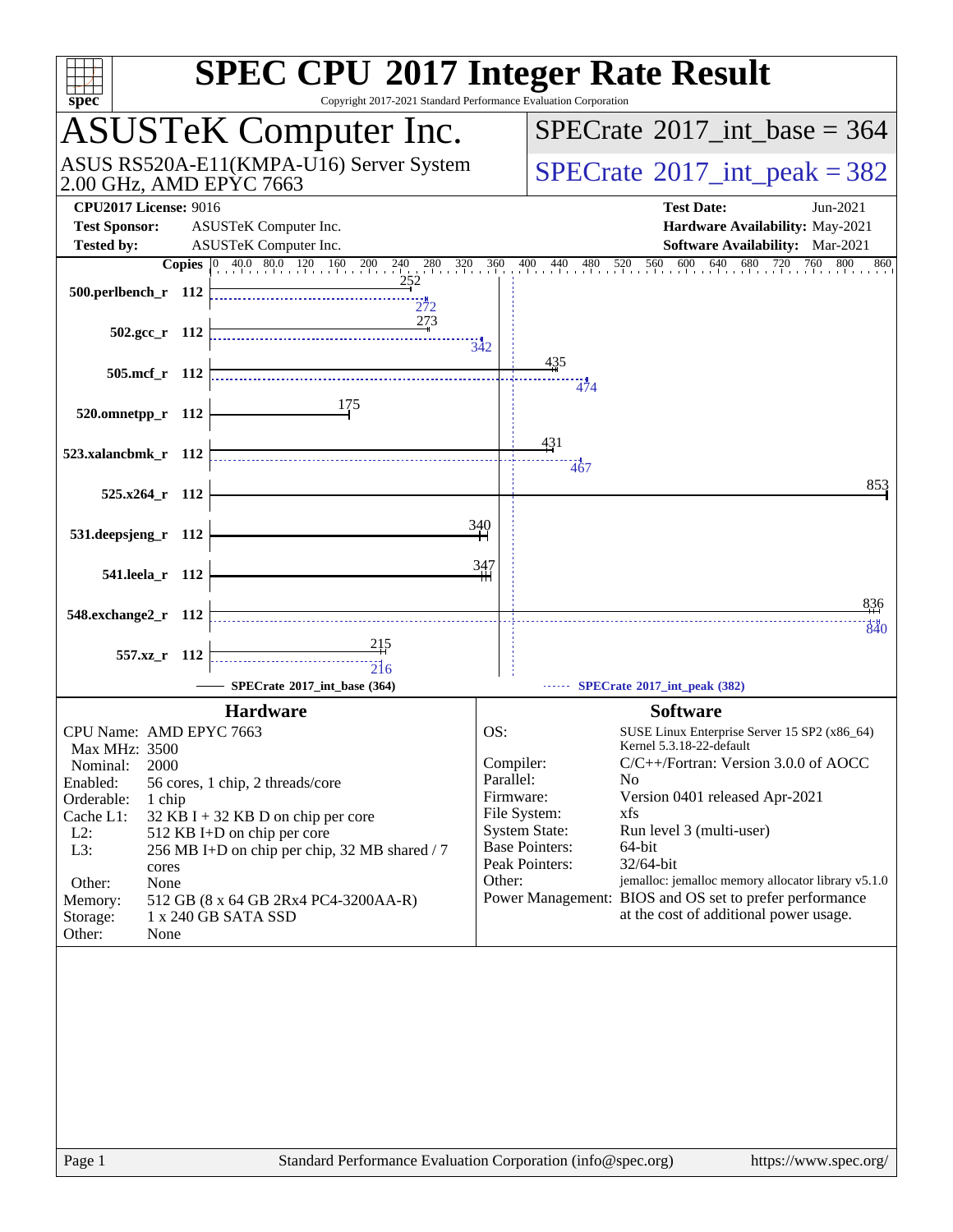

Copyright 2017-2021 Standard Performance Evaluation Corporation

## ASUSTeK Computer Inc.

ASUS RS520A-E11(KMPA-U16) Server System [SPECrate](http://www.spec.org/auto/cpu2017/Docs/result-fields.html#SPECrate2017intpeak)®[2017\\_int\\_peak = 3](http://www.spec.org/auto/cpu2017/Docs/result-fields.html#SPECrate2017intpeak)82

 $SPECTate$ <sup>®</sup>[2017\\_int\\_base =](http://www.spec.org/auto/cpu2017/Docs/result-fields.html#SPECrate2017intbase) 364

**[Test Sponsor:](http://www.spec.org/auto/cpu2017/Docs/result-fields.html#TestSponsor)** ASUSTeK Computer Inc. **[Hardware Availability:](http://www.spec.org/auto/cpu2017/Docs/result-fields.html#HardwareAvailability)** May-2021

**[CPU2017 License:](http://www.spec.org/auto/cpu2017/Docs/result-fields.html#CPU2017License)** 9016 **[Test Date:](http://www.spec.org/auto/cpu2017/Docs/result-fields.html#TestDate)** Jun-2021 **[Tested by:](http://www.spec.org/auto/cpu2017/Docs/result-fields.html#Testedby)** ASUSTeK Computer Inc. **[Software Availability:](http://www.spec.org/auto/cpu2017/Docs/result-fields.html#SoftwareAvailability)** Mar-2021

#### **[Results Table](http://www.spec.org/auto/cpu2017/Docs/result-fields.html#ResultsTable)**

|                                   | <b>Base</b>   |                |       |                |       | <b>Peak</b>    |       |               |                |              |                |              |                |              |
|-----------------------------------|---------------|----------------|-------|----------------|-------|----------------|-------|---------------|----------------|--------------|----------------|--------------|----------------|--------------|
| <b>Benchmark</b>                  | <b>Copies</b> | <b>Seconds</b> | Ratio | <b>Seconds</b> | Ratio | <b>Seconds</b> | Ratio | <b>Copies</b> | <b>Seconds</b> | <b>Ratio</b> | <b>Seconds</b> | <b>Ratio</b> | <b>Seconds</b> | <b>Ratio</b> |
| 500.perlbench_r                   | 112           | 706            | 253   | 706            | 252   | 708            | 252   | 112           | 650            | 274          | 655            | 272          | 658            | 271          |
| $502.\text{gcc\_r}$               | 112           | 575            | 276   | 580            | 273   | 580            | 273   | 112           | 465            | 341          | 462            | 343          | 464            | 342          |
| $505$ .mcf_r                      | 112           | 414            | 438   | 416            | 435   | 420            | 431   | 112           | 381            | 475          | 382            | 474          | 381            | 474          |
| 520.omnetpp_r                     | 112           | 845            | 174   | 836            | 176   | 840            | 175   | 112           | 845            | 174          | 836            | 176          | 840            | 175          |
| 523.xalancbmk r                   | 112           | 274            | 431   | 274            | 432   | 279            | 423   | 112           | 253            | 467          | 253            | 467          | 254            | 466          |
| 525.x264 r                        | 112           | 230            | 854   | 230            | 853   | 230            | 852   | 112           | 230            | 854          | 230            | 853          | 230            | 852          |
| $531.$ deepsjeng $_r$             | 112           | 367            | 350   | 378            | 339   | 378            | 340   | 112           | 367            | 350          | 378            | 339          | 378            | 340          |
| 541.leela r                       | 112           | 542            | 342   | 534            | 347   | 525            | 353   | 112           | 542            | 342          | 534            | 347          | 525            | 353          |
| 548.exchange2 r                   | 112           | 353            | 831   | 348            | 843   | 351            | 836   | 112           | 353            | 832          | 348            | 843          | 349            | 840          |
| 557.xz r                          | 112           | 547            | 221   | 562            | 215   | 563            | 215   | 112           | 560            | <b>216</b>   | 560            | 216          | 562            | 215          |
| $SPECrate^{\circ}2017$ int base = |               |                | 364   |                |       |                |       |               |                |              |                |              |                |              |
|                                   |               |                |       |                |       |                |       |               |                |              |                |              |                |              |

**[SPECrate](http://www.spec.org/auto/cpu2017/Docs/result-fields.html#SPECrate2017intpeak)[2017\\_int\\_peak =](http://www.spec.org/auto/cpu2017/Docs/result-fields.html#SPECrate2017intpeak) 382**

Results appear in the [order in which they were run](http://www.spec.org/auto/cpu2017/Docs/result-fields.html#RunOrder). Bold underlined text [indicates a median measurement](http://www.spec.org/auto/cpu2017/Docs/result-fields.html#Median).

#### **[Compiler Notes](http://www.spec.org/auto/cpu2017/Docs/result-fields.html#CompilerNotes)**

The AMD64 AOCC Compiler Suite is available at <http://developer.amd.com/amd-aocc/>

#### **[Submit Notes](http://www.spec.org/auto/cpu2017/Docs/result-fields.html#SubmitNotes)**

The config file option 'submit' was used. 'numactl' was used to bind copies to the cores. See the configuration file for details.

#### **[Operating System Notes](http://www.spec.org/auto/cpu2017/Docs/result-fields.html#OperatingSystemNotes)**

| 'ulimit -s unlimited' was used to set environment stack size limit                  |  |  |  |  |  |
|-------------------------------------------------------------------------------------|--|--|--|--|--|
| 'ulimit -1 2097152' was used to set environment locked pages in memory limit        |  |  |  |  |  |
| OS set to performance mode via cpupower frequency-set -g performance                |  |  |  |  |  |
| runcpu command invoked through numactl i.e.:                                        |  |  |  |  |  |
| numactl --interleave=all runcpu <etc></etc>                                         |  |  |  |  |  |
| 'echo 8 > /proc/sys/vm/dirty_ratio' run as root to limit dirty cache to 8% of       |  |  |  |  |  |
| memory.                                                                             |  |  |  |  |  |
| 'echo 1 > /proc/sys/vm/swappiness' run as root to limit swap usage to minimum       |  |  |  |  |  |
| necessary.                                                                          |  |  |  |  |  |
| 'echo $1$ > /proc/sys/vm/zone reclaim mode' run as root to free node-local memory   |  |  |  |  |  |
| and avoid remote memory usage.                                                      |  |  |  |  |  |
| 'sync; echo $3$ > /proc/sys/vm/drop caches' run as root to reset filesystem caches. |  |  |  |  |  |
| 'sysctl -w kernel.randomize_va_space=0' run as root to disable address space layout |  |  |  |  |  |
|                                                                                     |  |  |  |  |  |
| (Continued on next page)                                                            |  |  |  |  |  |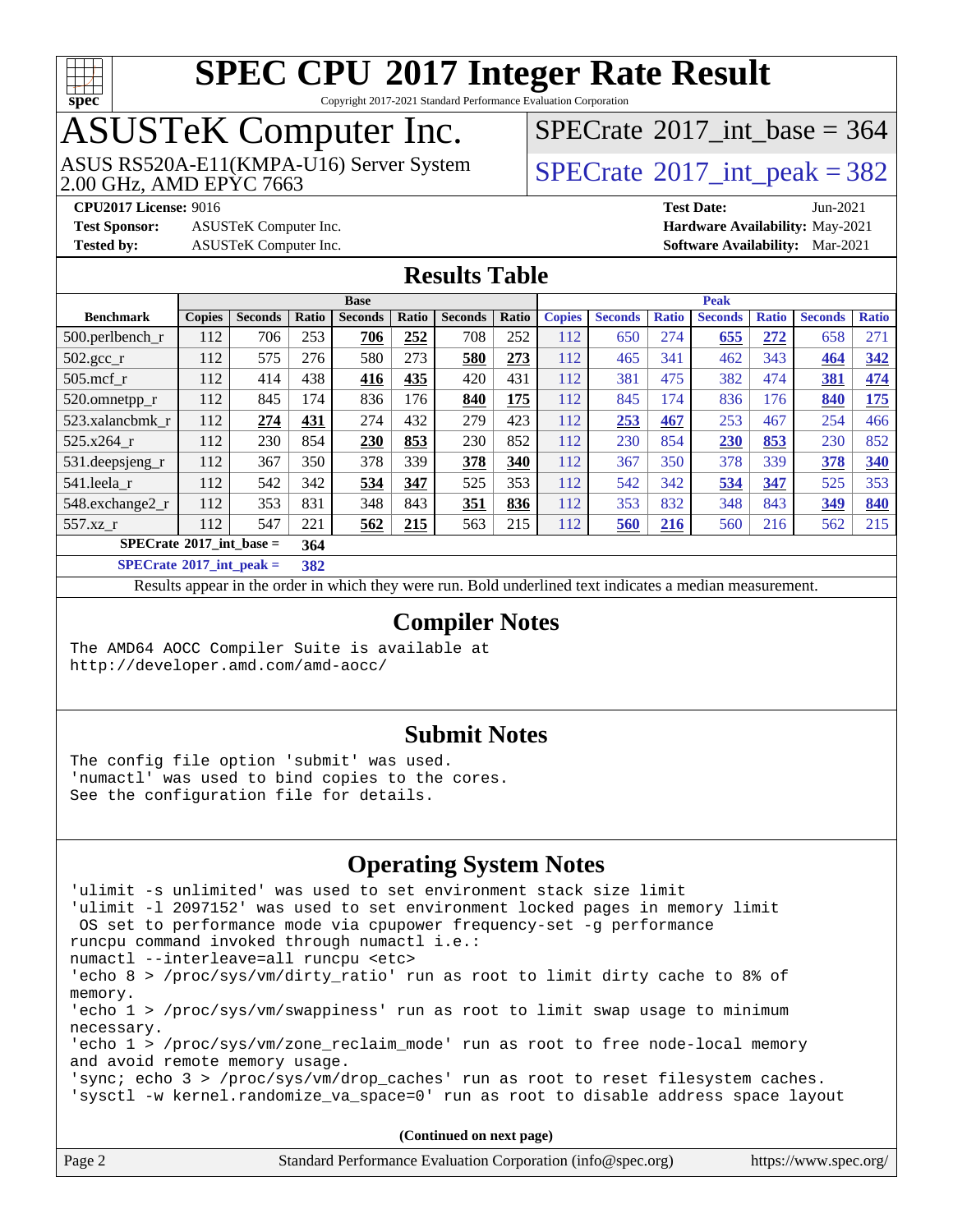

Copyright 2017-2021 Standard Performance Evaluation Corporation

# ASUSTeK Computer Inc.

2.00 GHz, AMD EPYC 7663

 $SPECrate$ <sup>®</sup>[2017\\_int\\_base =](http://www.spec.org/auto/cpu2017/Docs/result-fields.html#SPECrate2017intbase) 364

 $SPECTate@2017\_int\_peak = 382$ 

**[Test Sponsor:](http://www.spec.org/auto/cpu2017/Docs/result-fields.html#TestSponsor)** ASUSTeK Computer Inc. **[Hardware Availability:](http://www.spec.org/auto/cpu2017/Docs/result-fields.html#HardwareAvailability)** May-2021 **[Tested by:](http://www.spec.org/auto/cpu2017/Docs/result-fields.html#Testedby)** ASUSTeK Computer Inc. **[Software Availability:](http://www.spec.org/auto/cpu2017/Docs/result-fields.html#SoftwareAvailability)** Mar-2021

**[CPU2017 License:](http://www.spec.org/auto/cpu2017/Docs/result-fields.html#CPU2017License)** 9016 **[Test Date:](http://www.spec.org/auto/cpu2017/Docs/result-fields.html#TestDate)** Jun-2021

#### **[Operating System Notes \(Continued\)](http://www.spec.org/auto/cpu2017/Docs/result-fields.html#OperatingSystemNotes)**

randomization (ASLR) to reduce run-to-run variability. 'echo always > /sys/kernel/mm/transparent\_hugepage/enabled' and 'echo always > /sys/kernel/mm/transparent\_hugepage/defrag' run as root for peak integer runs and all FP runs to enable Transparent Hugepages (THP). 'echo madvise > /sys/kernel/mm/transparent\_hugepage/enabled' run as root for base integer runs to enable THP only on request.

#### **[Environment Variables Notes](http://www.spec.org/auto/cpu2017/Docs/result-fields.html#EnvironmentVariablesNotes)**

```
Environment variables set by runcpu before the start of the run:
LD_LIBRARY_PATH =
      "/cpu118/amd_rate_aocc300_milan_B_lib/lib;/cpu118/amd_rate_aocc300_milan
      _B_lib/lib32:"
MALLOC_CONF = "retain:true"
```
Environment variables set by runcpu during the 523.xalancbmk\_r peak run: MALLOC\_CONF = "thp:never"

#### **[General Notes](http://www.spec.org/auto/cpu2017/Docs/result-fields.html#GeneralNotes)**

Binaries were compiled on a system with 2x AMD EPYC 7742 CPU + 1TiB Memory using OpenSUSE 15.2

NA: The test sponsor attests, as of date of publication, that CVE-2017-5754 (Meltdown) is mitigated in the system as tested and documented. Yes: The test sponsor attests, as of date of publication, that CVE-2017-5753 (Spectre variant 1) is mitigated in the system as tested and documented. Yes: The test sponsor attests, as of date of publication, that CVE-2017-5715 (Spectre variant 2) is mitigated in the system as tested and documented.

jemalloc: configured and built with GCC v4.8.2 in RHEL 7.4 (No options specified) jemalloc 5.1.0 is available here: <https://github.com/jemalloc/jemalloc/releases/download/5.1.0/jemalloc-5.1.0.tar.bz2>

#### **[Platform Notes](http://www.spec.org/auto/cpu2017/Docs/result-fields.html#PlatformNotes)**

BIOS Configuration: DLWM Support = Disabled SVM Mode = Disabled NUMA nodes per socket = NPS4 APBDIS = 1 Fix SOC P-state = P0 Engine Boost = Enabled ACPI SRAT L3 Cache as NUMA Domain = Enabled

**(Continued on next page)**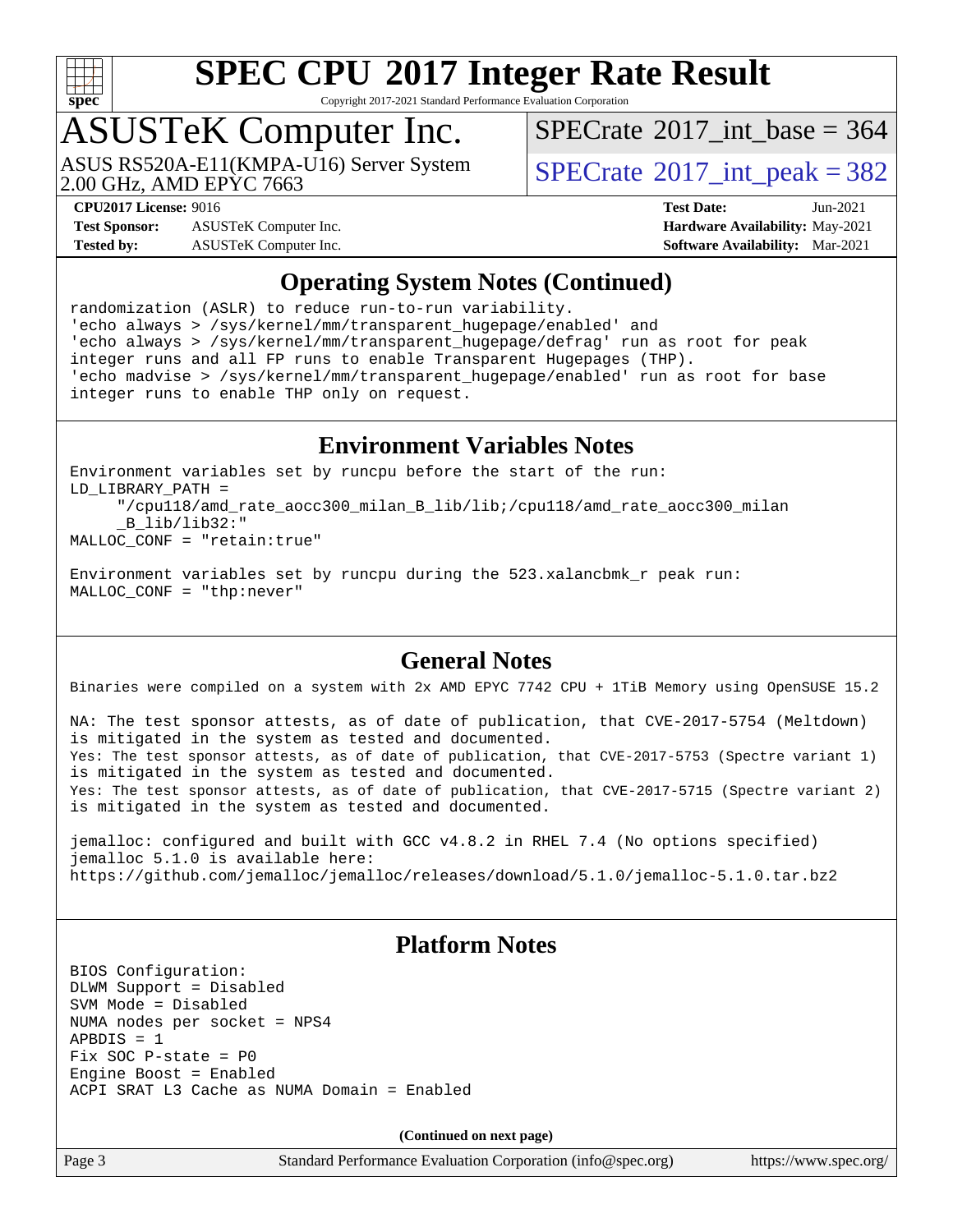

Copyright 2017-2021 Standard Performance Evaluation Corporation

# ASUSTeK Computer Inc.<br>ASUS RS520A-E11(KMPA-U16) Server System

2.00 GHz, AMD EPYC 7663

 $SPECTate$ <sup>®</sup>[2017\\_int\\_base =](http://www.spec.org/auto/cpu2017/Docs/result-fields.html#SPECrate2017intbase) 364

 $SPECTate@2017\_int\_peak = 382$ 

**[Test Sponsor:](http://www.spec.org/auto/cpu2017/Docs/result-fields.html#TestSponsor)** ASUSTeK Computer Inc. **[Hardware Availability:](http://www.spec.org/auto/cpu2017/Docs/result-fields.html#HardwareAvailability)** May-2021 **[Tested by:](http://www.spec.org/auto/cpu2017/Docs/result-fields.html#Testedby)** ASUSTeK Computer Inc. **[Software Availability:](http://www.spec.org/auto/cpu2017/Docs/result-fields.html#SoftwareAvailability)** Mar-2021

**[CPU2017 License:](http://www.spec.org/auto/cpu2017/Docs/result-fields.html#CPU2017License)** 9016 **[Test Date:](http://www.spec.org/auto/cpu2017/Docs/result-fields.html#TestDate)** Jun-2021

#### **[Platform Notes \(Continued\)](http://www.spec.org/auto/cpu2017/Docs/result-fields.html#PlatformNotes)**

Page 4 Standard Performance Evaluation Corporation [\(info@spec.org\)](mailto:info@spec.org) <https://www.spec.org/> Memory Interleaving = Disabled IOMMU = Disabled Sysinfo program /cpu118/bin/sysinfo Rev: r6622 of 2021-04-07 982a61ec0915b55891ef0e16acafc64d running on localhost Thu Jun 17 13:50:11 2021 SUT (System Under Test) info as seen by some common utilities. For more information on this section, see <https://www.spec.org/cpu2017/Docs/config.html#sysinfo> From /proc/cpuinfo model name : AMD EPYC 7663 56-Core Processor 1 "physical id"s (chips) 112 "processors" cores, siblings (Caution: counting these is hw and system dependent. The following excerpts from /proc/cpuinfo might not be reliable. Use with caution.) cpu cores : 56 siblings : 112 physical 0: cores 0 1 2 3 4 5 6 8 9 10 11 12 13 14 16 17 18 19 20 21 22 24 25 26 27 28 29 30 32 33 34 35 36 37 38 40 41 42 43 44 45 46 48 49 50 51 52 53 54 56 57 58 59 60 61 62 From lscpu from util-linux 2.33.1: Architecture: x86\_64 CPU op-mode(s): 32-bit, 64-bit Byte Order: Little Endian Address sizes: 48 bits physical, 48 bits virtual  $CPU(s):$  112 On-line CPU(s) list: 0-111 Thread(s) per core: 2 Core(s) per socket: 56 Socket(s): 1 NUMA node(s): 8 Vendor ID: AuthenticAMD CPU family: 25 Model: 1 Model name: AMD EPYC 7663 56-Core Processor<br>Stenning: 1 Stepping: CPU MHz: 1796.285<br>CPU max MHz: 2000.0000  $CPU$   $max$   $MHz$ : CPU min MHz: 1500.0000<br>BogoMIPS: 3992.89 BogoMIPS: 3992.<br>Virtualization: AMD-V Virtualization: AMD-<br>
L1d cache: 32K  $L1d$  cache: L1i cache: 32K L2 cache: 512K **(Continued on next page)**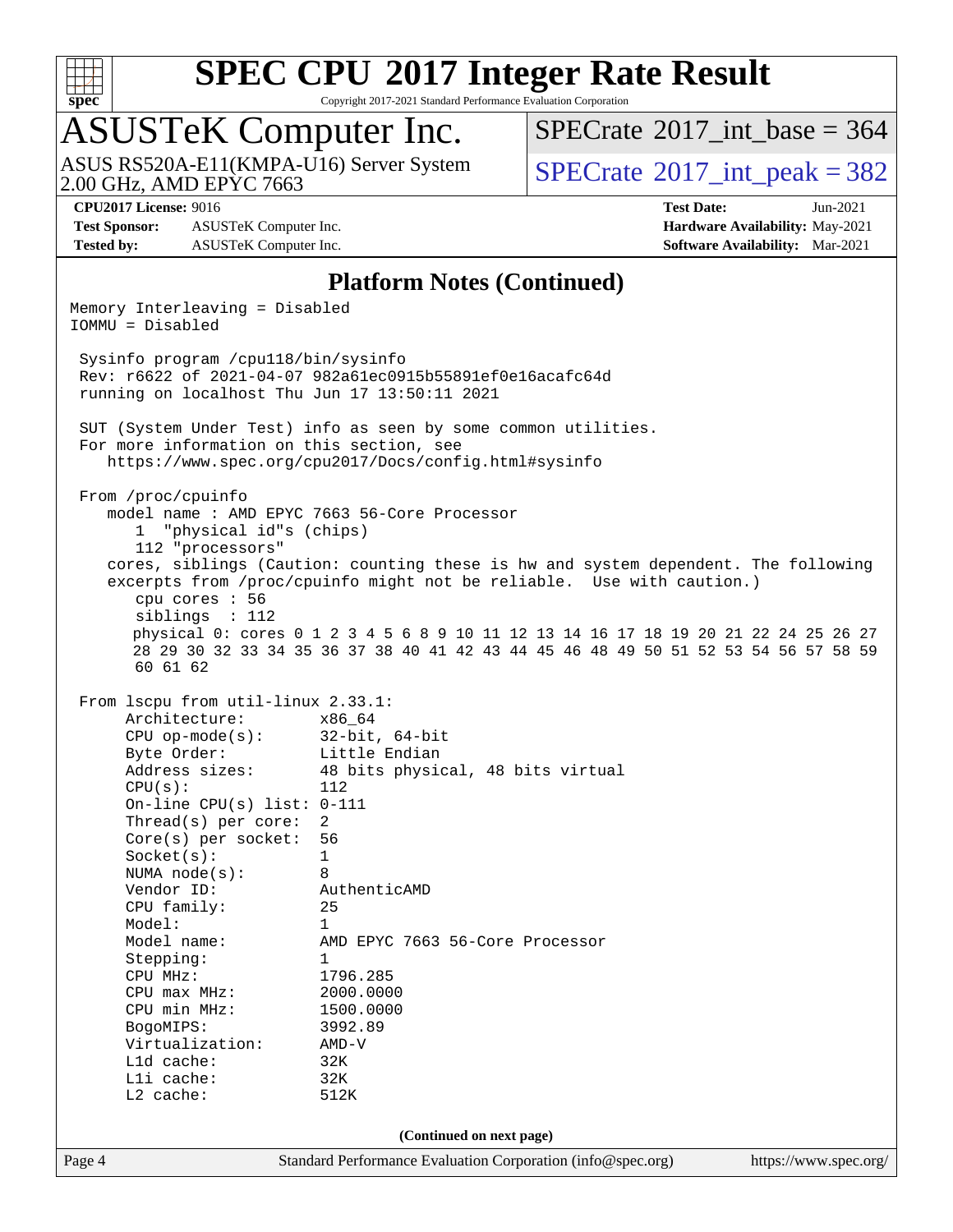

Copyright 2017-2021 Standard Performance Evaluation Corporation

## ASUSTeK Computer Inc.

ASUS RS520A-E11(KMPA-U16) Server System<br>2.00 GHz, AMD EPYC 7663

 $SPECTate$ <sup>®</sup>[2017\\_int\\_base =](http://www.spec.org/auto/cpu2017/Docs/result-fields.html#SPECrate2017intbase) 364

 $SPECTate<sup>®</sup>2017_int_p [peak = 382]$ 

**[Test Sponsor:](http://www.spec.org/auto/cpu2017/Docs/result-fields.html#TestSponsor)** ASUSTeK Computer Inc. **[Hardware Availability:](http://www.spec.org/auto/cpu2017/Docs/result-fields.html#HardwareAvailability)** May-2021 **[Tested by:](http://www.spec.org/auto/cpu2017/Docs/result-fields.html#Testedby)** ASUSTeK Computer Inc. **[Software Availability:](http://www.spec.org/auto/cpu2017/Docs/result-fields.html#SoftwareAvailability)** Mar-2021

**[CPU2017 License:](http://www.spec.org/auto/cpu2017/Docs/result-fields.html#CPU2017License)** 9016 **[Test Date:](http://www.spec.org/auto/cpu2017/Docs/result-fields.html#TestDate)** Jun-2021

#### **[Platform Notes \(Continued\)](http://www.spec.org/auto/cpu2017/Docs/result-fields.html#PlatformNotes)**

| L3 cache: |                          | 32768K               |  |  |  |
|-----------|--------------------------|----------------------|--|--|--|
|           | NUMA $node0$ $CPU(s)$ :  | $0 - 6, 56 - 62$     |  |  |  |
|           | NUMA nodel CPU(s):       | $7 - 13,63 - 69$     |  |  |  |
|           | NUMA $node2$ $CPU(s)$ :  | $14 - 20, 70 - 76$   |  |  |  |
|           | NUMA node3 CPU(s):       | $21 - 27, 77 - 83$   |  |  |  |
|           | NUMA $node4$ CPU $(s)$ : | $28 - 34.84 - 90$    |  |  |  |
|           | NUMA $node5$ CPU $(s)$ : | $35 - 41, 91 - 97$   |  |  |  |
|           | NUMA node6 CPU(s):       | $42 - 48, 98 - 104$  |  |  |  |
|           | NUMA $node7$ CPU $(s)$ : | $49 - 55, 105 - 111$ |  |  |  |
|           |                          |                      |  |  |  |

Flags: fpu vme de pse tsc msr pae mce cx8 apic sep mtrr pge mca cmov pat pse36 clflush mmx fxsr sse sse2 ht syscall nx mmxext fxsr\_opt pdpe1gb rdtscp lm constant\_tsc rep\_good nopl nonstop\_tsc cpuid extd\_apicid aperfmperf pni pclmulqdq monitor ssse3 fma cx16 pcid sse4\_1 sse4\_2 movbe popcnt aes xsave avx f16c rdrand lahf\_lm cmp\_legacy svm extapic cr8\_legacy abm sse4a misalignsse 3dnowprefetch osvw ibs skinit wdt tce topoext perfctr\_core perfctr\_nb bpext perfctr\_llc mwaitx cpb cat\_l3 cdp\_l3 invpcid\_single hw\_pstate ssbd mba ibrs ibpb stibp vmmcall fsgsbase bmi1 avx2 smep bmi2 erms invpcid cqm rdt\_a rdseed adx smap clflushopt clwb sha\_ni xsaveopt xsavec xgetbv1 xsaves cqm\_llc cqm\_occup\_llc cqm\_mbm\_total cqm\_mbm\_local clzero irperf xsaveerptr wbnoinvd arat npt lbrv svm\_lock nrip\_save tsc\_scale vmcb\_clean flushbyasid decodeassists pausefilter pfthreshold v\_vmsave\_vmload vgif umip pku ospke vaes vpclmulqdq rdpid overflow\_recov succor smca

```
 /proc/cpuinfo cache data
   cache size : 512 KB
```
 From numactl --hardware WARNING: a numactl 'node' might or might not correspond to a physical chip. available: 8 nodes (0-7) node 0 cpus: 0 1 2 3 4 5 6 56 57 58 59 60 61 62 node 0 size: 64320 MB node 0 free: 64021 MB node 1 cpus: 7 8 9 10 11 12 13 63 64 65 66 67 68 69 node 1 size: 64506 MB node 1 free: 64256 MB node 2 cpus: 14 15 16 17 18 19 20 70 71 72 73 74 75 76 node 2 size: 64508 MB node 2 free: 64233 MB node 3 cpus: 21 22 23 24 25 26 27 77 78 79 80 81 82 83 node 3 size: 64506 MB node 3 free: 64190 MB node 4 cpus: 28 29 30 31 32 33 34 84 85 86 87 88 89 90 node 4 size: 64508 MB node 4 free: 64242 MB node 5 cpus: 35 36 37 38 39 40 41 91 92 93 94 95 96 97 node 5 size: 64472 MB node 5 free: 64211 MB node 6 cpus: 42 43 44 45 46 47 48 98 99 100 101 102 103 104 **(Continued on next page)**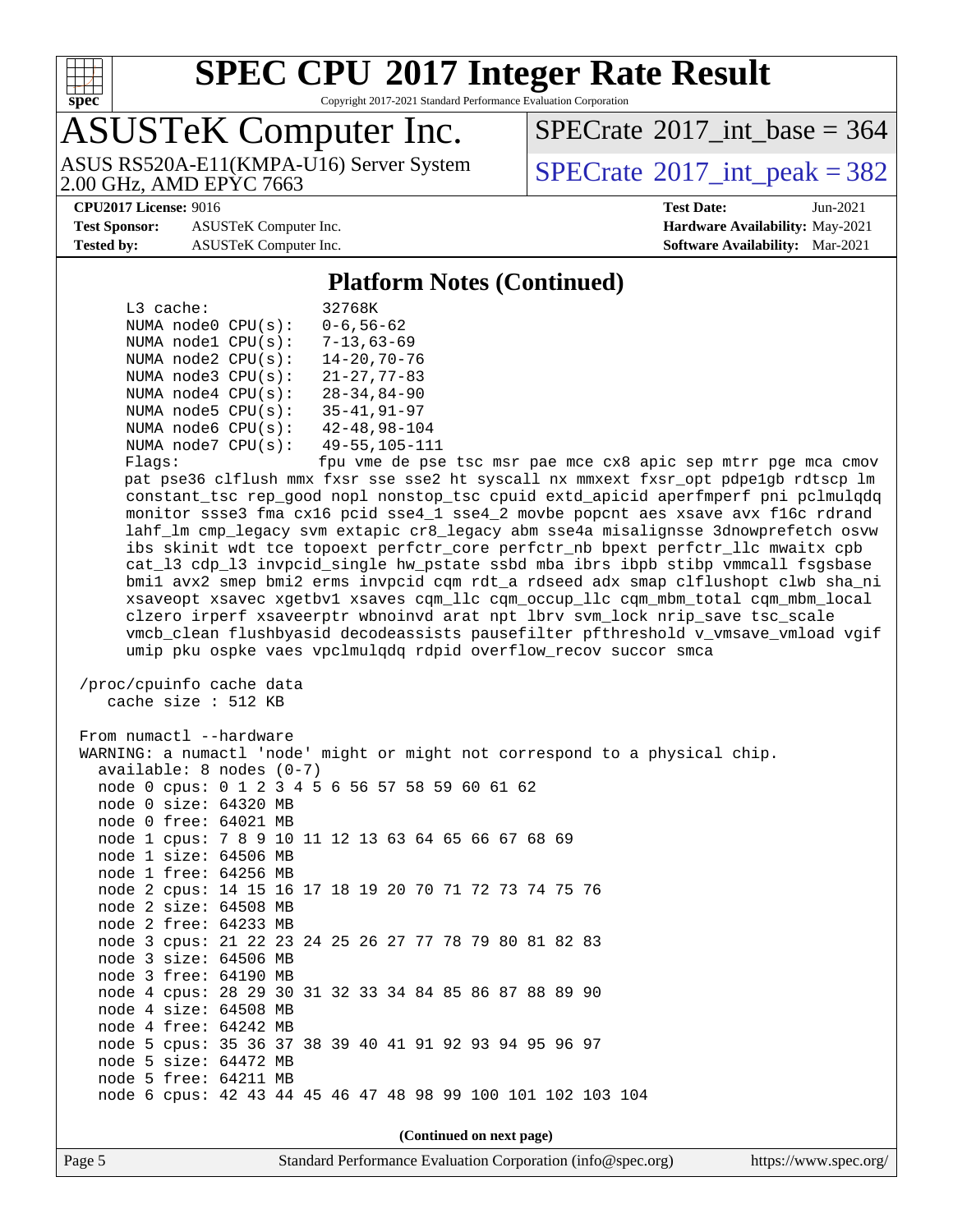

Copyright 2017-2021 Standard Performance Evaluation Corporation

## ASUSTeK Computer Inc.

2.00 GHz, AMD EPYC 7663 ASUS RS520A-E11(KMPA-U16) Server System  $\sqrt{\text{SPECrate}^{\otimes}2017\text{ int}}$  $\sqrt{\text{SPECrate}^{\otimes}2017\text{ int}}$  $\sqrt{\text{SPECrate}^{\otimes}2017\text{ int}}$  peak = 382

 $SPECTate$ <sup>®</sup>[2017\\_int\\_base =](http://www.spec.org/auto/cpu2017/Docs/result-fields.html#SPECrate2017intbase) 364

**[Test Sponsor:](http://www.spec.org/auto/cpu2017/Docs/result-fields.html#TestSponsor)** ASUSTeK Computer Inc. **[Hardware Availability:](http://www.spec.org/auto/cpu2017/Docs/result-fields.html#HardwareAvailability)** May-2021 **[Tested by:](http://www.spec.org/auto/cpu2017/Docs/result-fields.html#Testedby)** ASUSTeK Computer Inc. **[Software Availability:](http://www.spec.org/auto/cpu2017/Docs/result-fields.html#SoftwareAvailability)** Mar-2021

**[CPU2017 License:](http://www.spec.org/auto/cpu2017/Docs/result-fields.html#CPU2017License)** 9016 **[Test Date:](http://www.spec.org/auto/cpu2017/Docs/result-fields.html#TestDate)** Jun-2021

#### **[Platform Notes \(Continued\)](http://www.spec.org/auto/cpu2017/Docs/result-fields.html#PlatformNotes)**

 node 6 size: 64508 MB node 6 free: 64233 MB node 7 cpus: 49 50 51 52 53 54 55 105 106 107 108 109 110 111 node 7 size: 64494 MB node 7 free: 64248 MB node distances: node 0 1 2 3 4 5 6 7 0: 10 11 12 12 12 12 12 12 1: 11 10 12 12 12 12 12 12 2: 12 12 10 11 12 12 12 12 3: 12 12 11 10 12 12 12 12 4: 12 12 12 12 10 11 12 12 5: 12 12 12 12 11 10 12 12 6: 12 12 12 12 12 12 10 11 7: 12 12 12 12 12 12 11 10 From /proc/meminfo MemTotal: 528206460 kB HugePages\_Total: 0 Hugepagesize: 2048 kB /sys/devices/system/cpu/cpu\*/cpufreq/scaling\_governor has performance From /etc/\*release\* /etc/\*version\* os-release: NAME="SLES" VERSION="15-SP2" VERSION\_ID="15.2" PRETTY\_NAME="SUSE Linux Enterprise Server 15 SP2" ID="sles" ID\_LIKE="suse" ANSI\_COLOR="0;32" CPE\_NAME="cpe:/o:suse:sles:15:sp2" uname -a: Linux localhost 5.3.18-22-default #1 SMP Wed Jun 3 12:16:43 UTC 2020 (720aeba) x86\_64 x86\_64 x86\_64 GNU/Linux Kernel self-reported vulnerability status: CVE-2018-12207 (iTLB Multihit): Not affected CVE-2018-3620 (L1 Terminal Fault): Not affected Microarchitectural Data Sampling: Not affected CVE-2017-5754 (Meltdown): Not affected CVE-2018-3639 (Speculative Store Bypass): Mitigation: Speculative Store Bypass disabled via prctl and **(Continued on next page)**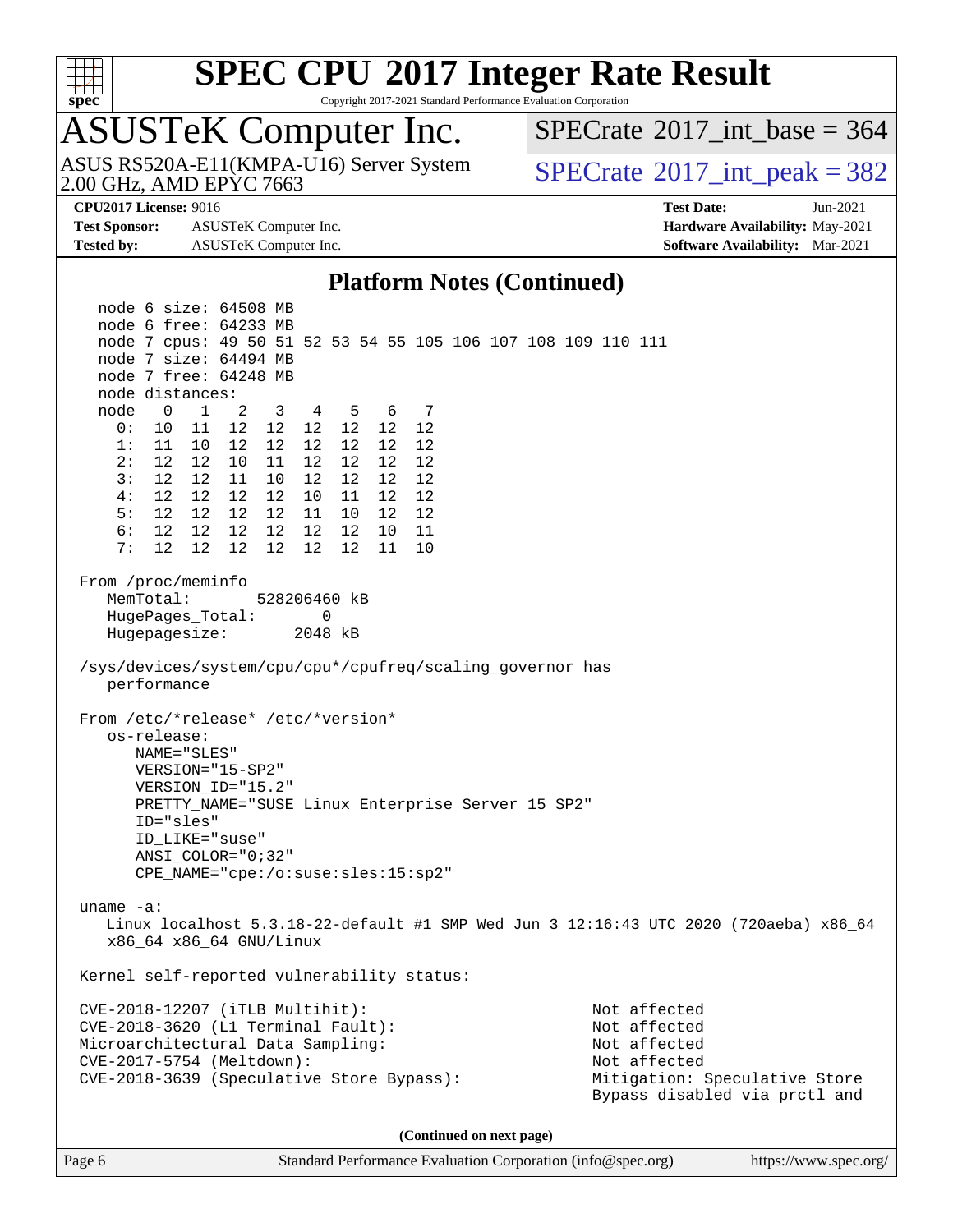

Copyright 2017-2021 Standard Performance Evaluation Corporation

## ASUSTeK Computer Inc.

2.00 GHz, AMD EPYC 7663 ASUS RS520A-E11(KMPA-U16) Server System  $\sqrt{\text{SPECrate}^{\otimes}2017\_int\_peak} = 382$  $\sqrt{\text{SPECrate}^{\otimes}2017\_int\_peak} = 382$  $\sqrt{\text{SPECrate}^{\otimes}2017\_int\_peak} = 382$ 

 $SPECTate$ <sup>®</sup>[2017\\_int\\_base =](http://www.spec.org/auto/cpu2017/Docs/result-fields.html#SPECrate2017intbase) 364

**[Test Sponsor:](http://www.spec.org/auto/cpu2017/Docs/result-fields.html#TestSponsor)** ASUSTeK Computer Inc. **[Hardware Availability:](http://www.spec.org/auto/cpu2017/Docs/result-fields.html#HardwareAvailability)** May-2021 **[Tested by:](http://www.spec.org/auto/cpu2017/Docs/result-fields.html#Testedby)** ASUSTeK Computer Inc. **[Software Availability:](http://www.spec.org/auto/cpu2017/Docs/result-fields.html#SoftwareAvailability)** Mar-2021

**[CPU2017 License:](http://www.spec.org/auto/cpu2017/Docs/result-fields.html#CPU2017License)** 9016 **[Test Date:](http://www.spec.org/auto/cpu2017/Docs/result-fields.html#TestDate)** Jun-2021

#### **[Platform Notes \(Continued\)](http://www.spec.org/auto/cpu2017/Docs/result-fields.html#PlatformNotes)**

seccompany and the second second seconds of the second seconds of the seconds of the seconds of the seconds of CVE-2017-5753 (Spectre variant 1): Mitigation: usercopy/swapgs barriers and \_\_user pointer sanitization CVE-2017-5715 (Spectre variant 2): Mitigation: Full AMD retpoline, IBPB: conditional, IBRS\_FW, STIBP: always-on, RSB filling CVE-2020-0543 (Special Register Buffer Data Sampling): Not affected CVE-2019-11135 (TSX Asynchronous Abort): Not affected run-level 3 Jun 16 17:31 SPEC is set to: /cpu118 Filesystem Type Size Used Avail Use% Mounted on<br>
/dev/sda4 xfs 199G 25G 175G 13% / /dev/sda4 xfs 199G 25G 175G 13% / From /sys/devices/virtual/dmi/id Vendor: ASUSTEK COMPUTER INC. Product: RS520A-E11-RS24U Product Family: Server Serial: 333366669999 Additional information from dmidecode 3.2 follows. WARNING: Use caution when you interpret this section. The 'dmidecode' program reads system data which is "intended to allow hardware to be accurately determined", but the intent may not be met, as there are frequent changes to hardware, firmware, and the "DMTF SMBIOS" standard. Memory: 8x Samsung M393A8G40AB2-CWE 64 GB 2 rank 3200 8x Unknown Unknown BIOS: BIOS Vendor: American Megatrends Inc.<br>BIOS Version: 0401 BIOS Version: BIOS Date: 04/14/2021 BIOS Revision: 4.1 (End of data from sysinfo program) **[Compiler Version Notes](http://www.spec.org/auto/cpu2017/Docs/result-fields.html#CompilerVersionNotes)** ==============================================================================  $C \qquad | \quad 502.\text{gcc\_r}(\text{peak})$ ------------------------------------------------------------------------------ AMD clang version 12.0.0 (CLANG: AOCC\_3.0.0-Build#78 2020\_12\_10) (based on LLVM Mirror.Version.12.0.0) Target: i386-unknown-linux-gnu **(Continued on next page)**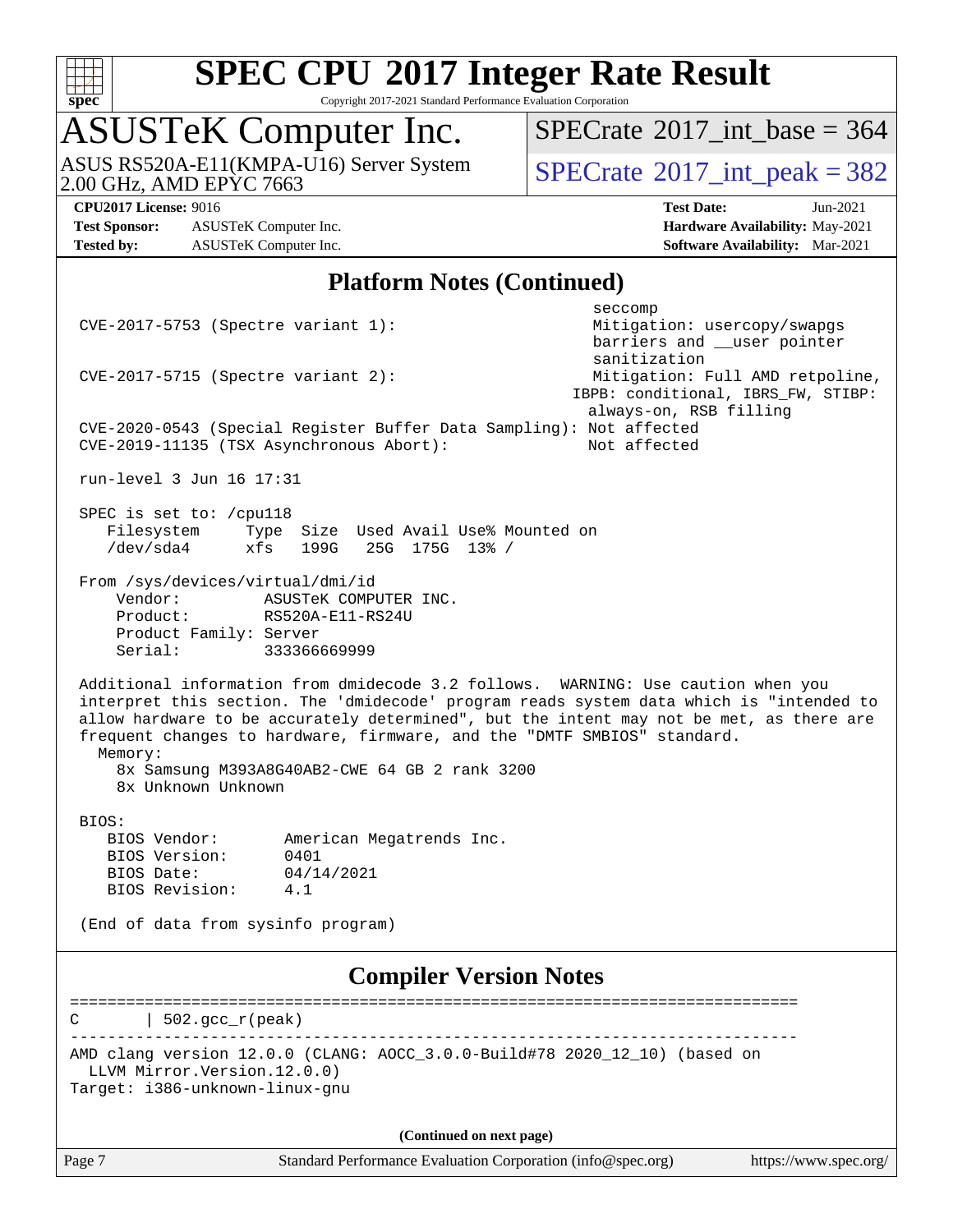

Copyright 2017-2021 Standard Performance Evaluation Corporation

## ASUSTeK Computer Inc.

ASUS RS520A-E11(KMPA-U16) Server System [SPECrate](http://www.spec.org/auto/cpu2017/Docs/result-fields.html#SPECrate2017intpeak)®[2017\\_int\\_peak = 3](http://www.spec.org/auto/cpu2017/Docs/result-fields.html#SPECrate2017intpeak)82

 $SPECrate$ <sup>®</sup>[2017\\_int\\_base =](http://www.spec.org/auto/cpu2017/Docs/result-fields.html#SPECrate2017intbase) 364

**[Test Sponsor:](http://www.spec.org/auto/cpu2017/Docs/result-fields.html#TestSponsor)** ASUSTeK Computer Inc. **[Hardware Availability:](http://www.spec.org/auto/cpu2017/Docs/result-fields.html#HardwareAvailability)** May-2021 **[Tested by:](http://www.spec.org/auto/cpu2017/Docs/result-fields.html#Testedby)** ASUSTeK Computer Inc. **[Software Availability:](http://www.spec.org/auto/cpu2017/Docs/result-fields.html#SoftwareAvailability)** Mar-2021

**[CPU2017 License:](http://www.spec.org/auto/cpu2017/Docs/result-fields.html#CPU2017License)** 9016 **[Test Date:](http://www.spec.org/auto/cpu2017/Docs/result-fields.html#TestDate)** Jun-2021

#### **[Compiler Version Notes \(Continued\)](http://www.spec.org/auto/cpu2017/Docs/result-fields.html#CompilerVersionNotes)**

| Thread model: posix<br>InstalledDir: /opt/AMD/aocc-compiler-3.0.0/bin                                                                                                  |                       |
|------------------------------------------------------------------------------------------------------------------------------------------------------------------------|-----------------------|
|                                                                                                                                                                        |                       |
| 500.perlbench_r(base, peak) 502.gcc_r(base) 505.mcf_r(base, peak)<br>C<br>525.x264_r(base, peak) 557.xz_r(base, peak)                                                  |                       |
| AMD clang version 12.0.0 (CLANG: AOCC_3.0.0-Build#78 2020_12_10) (based on<br>LLVM Mirror. Version. 12.0.0)<br>Target: x86_64-unknown-linux-gnu<br>Thread model: posix |                       |
| InstalledDir: /opt/AMD/aocc-compiler-3.0.0/bin                                                                                                                         |                       |
| $502.\text{gcc\_r}(\text{peak})$<br>C                                                                                                                                  |                       |
| AMD clang version 12.0.0 (CLANG: AOCC_3.0.0-Build#78 2020_12_10) (based on<br>LLVM Mirror. Version. 12.0.0)<br>Target: i386-unknown-linux-gnu                          |                       |
| Thread model: posix<br>InstalledDir: /opt/AMD/aocc-compiler-3.0.0/bin                                                                                                  |                       |
| ========================<br>500.perlbench_r(base, peak) 502.gcc_r(base) 505.mcf_r(base, peak)<br>C                                                                     |                       |
| 525.x264_r(base, peak) 557.xz_r(base, peak)                                                                                                                            |                       |
| AMD clang version 12.0.0 (CLANG: AOCC_3.0.0-Build#78 2020_12_10) (based on<br>LLVM Mirror. Version. 12.0.0)<br>Target: x86_64-unknown-linux-gnu                        |                       |
| Thread model: posix<br>InstalledDir: /opt/AMD/aocc-compiler-3.0.0/bin                                                                                                  |                       |
|                                                                                                                                                                        |                       |
| $523.xalanchm k_r (peak)$<br>$C++$<br>----------------------                                                                                                           |                       |
| AMD clang version 12.0.0 (CLANG: AOCC_3.0.0-Build#78 2020_12_10) (based on<br>LLVM Mirror.Version.12.0.0)<br>Target: i386-unknown-linux-gnu                            |                       |
| Thread model: posix<br>InstalledDir: /opt/AMD/aocc-compiler-3.0.0/bin                                                                                                  |                       |
|                                                                                                                                                                        |                       |
| (Continued on next page)                                                                                                                                               |                       |
| Standard Performance Evaluation Corporation (info@spec.org)<br>Page 8                                                                                                  | https://www.spec.org/ |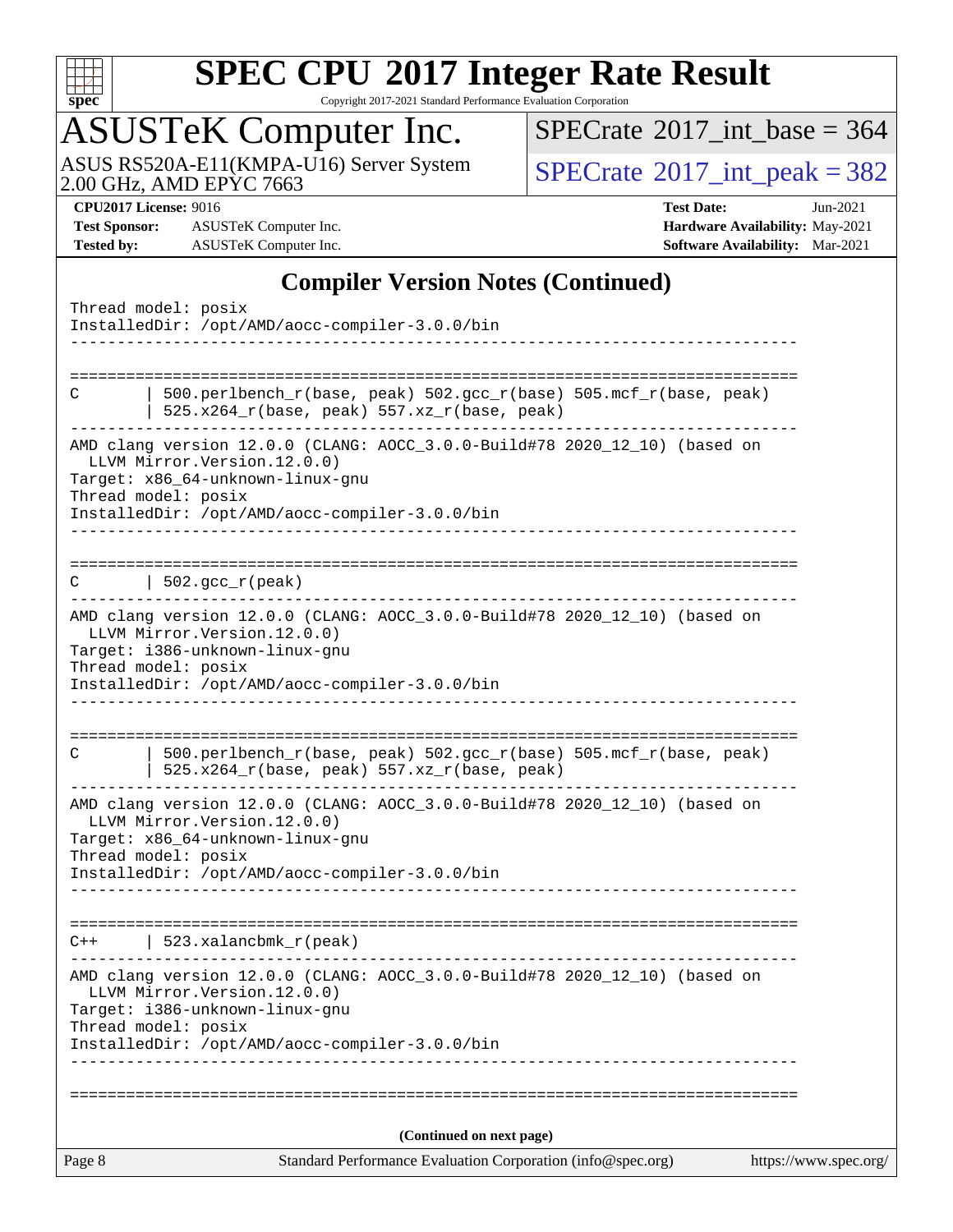

Copyright 2017-2021 Standard Performance Evaluation Corporation

## ASUSTeK Computer Inc.

 $SPECrate$ <sup>®</sup>[2017\\_int\\_base =](http://www.spec.org/auto/cpu2017/Docs/result-fields.html#SPECrate2017intbase) 364

ASUS RS520A-E11(KMPA-U16) Server System [SPECrate](http://www.spec.org/auto/cpu2017/Docs/result-fields.html#SPECrate2017intpeak)®[2017\\_int\\_peak = 3](http://www.spec.org/auto/cpu2017/Docs/result-fields.html#SPECrate2017intpeak)82

**[Test Sponsor:](http://www.spec.org/auto/cpu2017/Docs/result-fields.html#TestSponsor)** ASUSTeK Computer Inc. **[Hardware Availability:](http://www.spec.org/auto/cpu2017/Docs/result-fields.html#HardwareAvailability)** May-2021 **[Tested by:](http://www.spec.org/auto/cpu2017/Docs/result-fields.html#Testedby)** ASUSTeK Computer Inc. **[Software Availability:](http://www.spec.org/auto/cpu2017/Docs/result-fields.html#SoftwareAvailability)** Mar-2021

**[CPU2017 License:](http://www.spec.org/auto/cpu2017/Docs/result-fields.html#CPU2017License)** 9016 **[Test Date:](http://www.spec.org/auto/cpu2017/Docs/result-fields.html#TestDate)** Jun-2021

#### **[Compiler Version Notes \(Continued\)](http://www.spec.org/auto/cpu2017/Docs/result-fields.html#CompilerVersionNotes)**

| $C++$ | 520.omnetpp_r(base, peak) 523.xalancbmk_r(base)<br>531.deepsjeng_r(base, peak) 541.leela_r(base, peak)                                                                                                                   |
|-------|--------------------------------------------------------------------------------------------------------------------------------------------------------------------------------------------------------------------------|
|       | AMD clang version 12.0.0 (CLANG: AOCC_3.0.0-Build#78 2020_12_10) (based on<br>LLVM Mirror. Version. 12.0.0)<br>Target: x86_64-unknown-linux-gnu<br>Thread model: posix<br>InstalledDir: /opt/AMD/aocc-compiler-3.0.0/bin |
| $C++$ | 523.xalancbmk r(peak)                                                                                                                                                                                                    |
|       | AMD clang version 12.0.0 (CLANG: AOCC_3.0.0-Build#78 2020_12_10) (based on<br>LLVM Mirror. Version. 12.0.0)<br>Target: i386-unknown-linux-gnu<br>Thread model: posix<br>InstalledDir: /opt/AMD/aocc-compiler-3.0.0/bin   |
|       |                                                                                                                                                                                                                          |
| $C++$ | 520.omnetpp_r(base, peak) 523.xalancbmk_r(base)<br>531.deepsjeng_r(base, peak) 541.leela_r(base, peak)                                                                                                                   |
|       | AMD clang version 12.0.0 (CLANG: AOCC_3.0.0-Build#78 2020_12_10) (based on<br>LLVM Mirror. Version. 12.0.0)<br>Target: x86_64-unknown-linux-gnu<br>Thread model: posix<br>InstalledDir: /opt/AMD/aocc-compiler-3.0.0/bin |
|       |                                                                                                                                                                                                                          |
|       | Fortran   $548$ . exchange $2r$ (base, peak)                                                                                                                                                                             |
|       | AMD clang version 12.0.0 (CLANG: AOCC_3.0.0-Build#78 2020_12_10) (based on<br>LLVM Mirror. Version. 12.0.0)<br>Tarqet: x86 64-unknown-linux-qnu<br>Thread model: posix<br>InstalledDir: /opt/AMD/aocc-compiler-3.0.0/bin |
|       | <b>Base Compiler Invocation</b>                                                                                                                                                                                          |

[C benchmarks](http://www.spec.org/auto/cpu2017/Docs/result-fields.html#Cbenchmarks):

[clang](http://www.spec.org/cpu2017/results/res2021q3/cpu2017-20210705-27712.flags.html#user_CCbase_clang-c)

**(Continued on next page)**

Page 9 Standard Performance Evaluation Corporation [\(info@spec.org\)](mailto:info@spec.org) <https://www.spec.org/>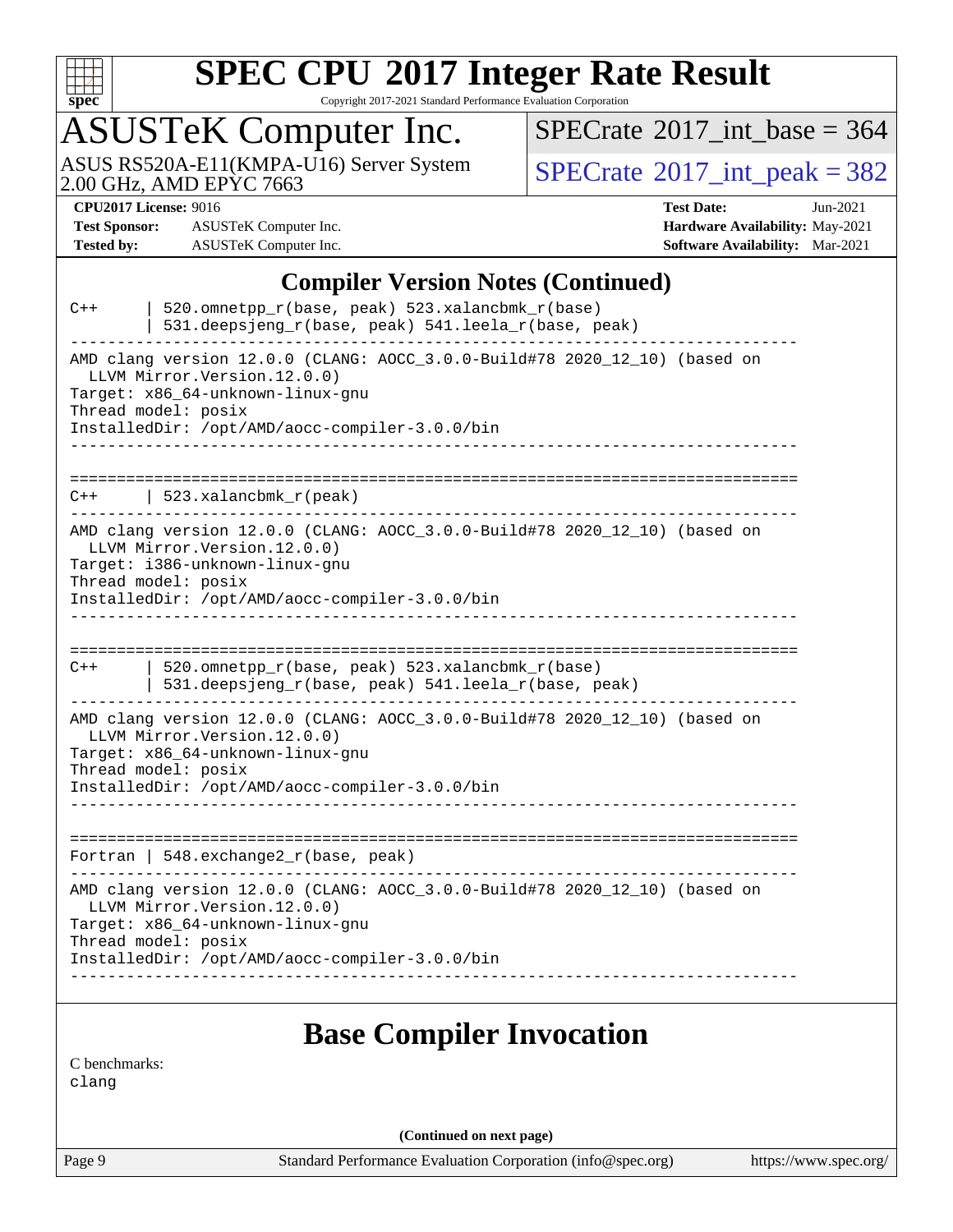

Copyright 2017-2021 Standard Performance Evaluation Corporation

## ASUSTeK Computer Inc.

ASUS RS520A-E11(KMPA-U16) Server System<br>2.00 GHz, AMD EPYC 7663

 $SPECTate$ <sup>®</sup>[2017\\_int\\_base =](http://www.spec.org/auto/cpu2017/Docs/result-fields.html#SPECrate2017intbase) 364

 $SPECTate@2017\_int\_peak = 382$ 

**[Test Sponsor:](http://www.spec.org/auto/cpu2017/Docs/result-fields.html#TestSponsor)** ASUSTeK Computer Inc. **[Hardware Availability:](http://www.spec.org/auto/cpu2017/Docs/result-fields.html#HardwareAvailability)** May-2021 **[Tested by:](http://www.spec.org/auto/cpu2017/Docs/result-fields.html#Testedby)** ASUSTeK Computer Inc. **[Software Availability:](http://www.spec.org/auto/cpu2017/Docs/result-fields.html#SoftwareAvailability)** Mar-2021

**[CPU2017 License:](http://www.spec.org/auto/cpu2017/Docs/result-fields.html#CPU2017License)** 9016 **[Test Date:](http://www.spec.org/auto/cpu2017/Docs/result-fields.html#TestDate)** Jun-2021

### **[Base Compiler Invocation \(Continued\)](http://www.spec.org/auto/cpu2017/Docs/result-fields.html#BaseCompilerInvocation)**

[C++ benchmarks:](http://www.spec.org/auto/cpu2017/Docs/result-fields.html#CXXbenchmarks) [clang++](http://www.spec.org/cpu2017/results/res2021q3/cpu2017-20210705-27712.flags.html#user_CXXbase_clang-cpp)

[Fortran benchmarks](http://www.spec.org/auto/cpu2017/Docs/result-fields.html#Fortranbenchmarks): [flang](http://www.spec.org/cpu2017/results/res2021q3/cpu2017-20210705-27712.flags.html#user_FCbase_flang)

#### **[Base Portability Flags](http://www.spec.org/auto/cpu2017/Docs/result-fields.html#BasePortabilityFlags)**

 500.perlbench\_r: [-DSPEC\\_LINUX\\_X64](http://www.spec.org/cpu2017/results/res2021q3/cpu2017-20210705-27712.flags.html#b500.perlbench_r_basePORTABILITY_DSPEC_LINUX_X64) [-DSPEC\\_LP64](http://www.spec.org/cpu2017/results/res2021q3/cpu2017-20210705-27712.flags.html#b500.perlbench_r_baseEXTRA_PORTABILITY_DSPEC_LP64) 502.gcc\_r: [-DSPEC\\_LP64](http://www.spec.org/cpu2017/results/res2021q3/cpu2017-20210705-27712.flags.html#suite_baseEXTRA_PORTABILITY502_gcc_r_DSPEC_LP64) 505.mcf\_r: [-DSPEC\\_LP64](http://www.spec.org/cpu2017/results/res2021q3/cpu2017-20210705-27712.flags.html#suite_baseEXTRA_PORTABILITY505_mcf_r_DSPEC_LP64) 520.omnetpp\_r: [-DSPEC\\_LP64](http://www.spec.org/cpu2017/results/res2021q3/cpu2017-20210705-27712.flags.html#suite_baseEXTRA_PORTABILITY520_omnetpp_r_DSPEC_LP64) 523.xalancbmk\_r: [-DSPEC\\_LINUX](http://www.spec.org/cpu2017/results/res2021q3/cpu2017-20210705-27712.flags.html#b523.xalancbmk_r_basePORTABILITY_DSPEC_LINUX) [-DSPEC\\_LP64](http://www.spec.org/cpu2017/results/res2021q3/cpu2017-20210705-27712.flags.html#suite_baseEXTRA_PORTABILITY523_xalancbmk_r_DSPEC_LP64) 525.x264\_r: [-DSPEC\\_LP64](http://www.spec.org/cpu2017/results/res2021q3/cpu2017-20210705-27712.flags.html#suite_baseEXTRA_PORTABILITY525_x264_r_DSPEC_LP64) 531.deepsjeng\_r: [-DSPEC\\_LP64](http://www.spec.org/cpu2017/results/res2021q3/cpu2017-20210705-27712.flags.html#suite_baseEXTRA_PORTABILITY531_deepsjeng_r_DSPEC_LP64) 541.leela\_r: [-DSPEC\\_LP64](http://www.spec.org/cpu2017/results/res2021q3/cpu2017-20210705-27712.flags.html#suite_baseEXTRA_PORTABILITY541_leela_r_DSPEC_LP64) 548.exchange2\_r: [-DSPEC\\_LP64](http://www.spec.org/cpu2017/results/res2021q3/cpu2017-20210705-27712.flags.html#suite_baseEXTRA_PORTABILITY548_exchange2_r_DSPEC_LP64) 557.xz\_r: [-DSPEC\\_LP64](http://www.spec.org/cpu2017/results/res2021q3/cpu2017-20210705-27712.flags.html#suite_baseEXTRA_PORTABILITY557_xz_r_DSPEC_LP64)

### **[Base Optimization Flags](http://www.spec.org/auto/cpu2017/Docs/result-fields.html#BaseOptimizationFlags)**

[C benchmarks](http://www.spec.org/auto/cpu2017/Docs/result-fields.html#Cbenchmarks):

```
-m64 -Wl,-allow-multiple-definition -Wl,-mllvm -Wl,-enable-licm-vrp
-flto -Wl,-mllvm -Wl,-region-vectorize
-Wl,-mllvm -Wl,-function-specialize
-Wl,-mllvm -Wl,-align-all-nofallthru-blocks=6
-Wl,-mllvm -Wl,-reduce-array-computations=3 -O3 -ffast-math
-march=znver3 -fveclib=AMDLIBM -fstruct-layout=5
-mllvm -unroll-threshold=50 -mllvm -inline-threshold=1000
-fremap-arrays -mllvm -function-specialize -flv-function-specialization
-mllvm -enable-gvn-hoist -mllvm -global-vectorize-slp=true
-mllvm -enable-licm-vrp -mllvm -reduce-array-computations=3 -z muldefs
-lamdlibm -ljemalloc -lflang -lflangrti
C++ benchmarks: 
-m64 -std=c++98 -Wl,-mllvm -Wl,-do-block-reorder=aggressive -flto
-Wl,-mllvm -Wl,-region-vectorize -Wl,-mllvm -Wl,-function-specialize
-Wl,-mllvm -Wl,-align-all-nofallthru-blocks=6
-Wl,-mllvm -Wl,-reduce-array-computations=3 -O3 -ffast-math
-march=znver3 -fveclib=AMDLIBM -mllvm -enable-partial-unswitch
-mllvm -unroll-threshold=100 -finline-aggressive
-flv-function-specialization -mllvm -loop-unswitch-threshold=200000
```
**(Continued on next page)**

| Page 10 | Standard Performance Evaluation Corporation (info@spec.org) | https://www.spec.org/ |
|---------|-------------------------------------------------------------|-----------------------|
|---------|-------------------------------------------------------------|-----------------------|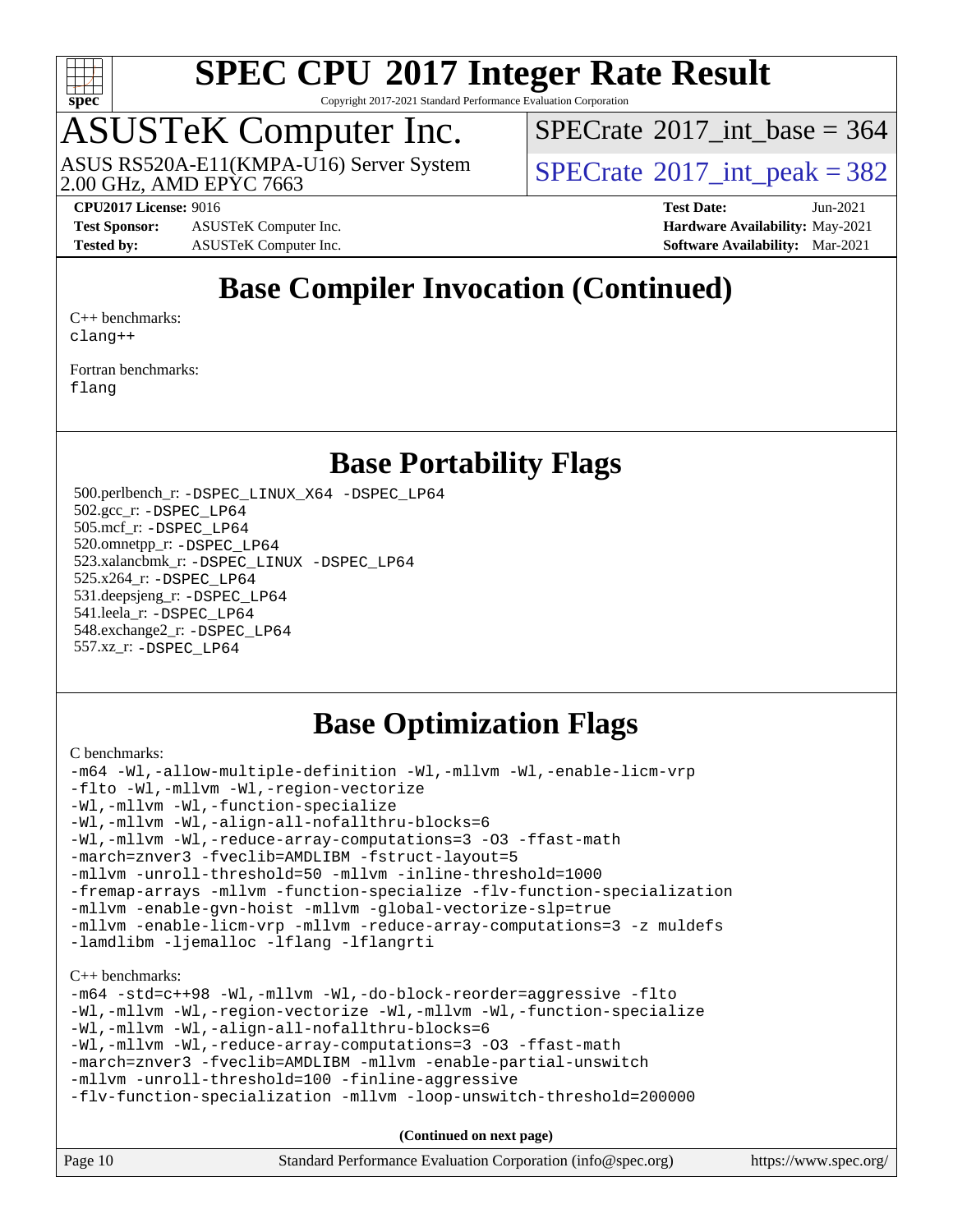

Copyright 2017-2021 Standard Performance Evaluation Corporation

## ASUSTeK Computer Inc.

ASUS RS520A-E11(KMPA-U16) Server System<br>2.00 GHz, AMD EPYC 7663

 $SPECTate$ <sup>®</sup>[2017\\_int\\_base =](http://www.spec.org/auto/cpu2017/Docs/result-fields.html#SPECrate2017intbase) 364

 $SPECTate@2017\_int\_peak = 382$ 

**[Test Sponsor:](http://www.spec.org/auto/cpu2017/Docs/result-fields.html#TestSponsor)** ASUSTeK Computer Inc. **[Hardware Availability:](http://www.spec.org/auto/cpu2017/Docs/result-fields.html#HardwareAvailability)** May-2021 **[Tested by:](http://www.spec.org/auto/cpu2017/Docs/result-fields.html#Testedby)** ASUSTeK Computer Inc. **[Software Availability:](http://www.spec.org/auto/cpu2017/Docs/result-fields.html#SoftwareAvailability)** Mar-2021

**[CPU2017 License:](http://www.spec.org/auto/cpu2017/Docs/result-fields.html#CPU2017License)** 9016 **[Test Date:](http://www.spec.org/auto/cpu2017/Docs/result-fields.html#TestDate)** Jun-2021

### **[Base Optimization Flags \(Continued\)](http://www.spec.org/auto/cpu2017/Docs/result-fields.html#BaseOptimizationFlags)**

[C++ benchmarks](http://www.spec.org/auto/cpu2017/Docs/result-fields.html#CXXbenchmarks) (continued):

[-mllvm -reroll-loops](http://www.spec.org/cpu2017/results/res2021q3/cpu2017-20210705-27712.flags.html#user_CXXbase_F-reroll-loops) [-mllvm -aggressive-loop-unswitch](http://www.spec.org/cpu2017/results/res2021q3/cpu2017-20210705-27712.flags.html#user_CXXbase_F-aggressive-loop-unswitch_abd8177005d493f9a81f88ae32814acdc0422950e54bc53b0605c538e2e7549eb43d48c826089056b98aa2f0c142dc7ed1401fa1c97db9286a8c3ff748437b59) [-mllvm -extra-vectorizer-passes](http://www.spec.org/cpu2017/results/res2021q3/cpu2017-20210705-27712.flags.html#user_CXXbase_F-extra-vectorizer-passes_4bb9f90681e045f5ce38050c5c48e52c5a95ed819cbc44e12f6b389a91a38f1bfb7d9f51b06906bf2bd7ccd881019f6383c418982c71e3a142c10a060056d555) [-mllvm -reduce-array-computations=3](http://www.spec.org/cpu2017/results/res2021q3/cpu2017-20210705-27712.flags.html#user_CXXbase_F-reduce-array-computations) [-mllvm -global-vectorize-slp=true](http://www.spec.org/cpu2017/results/res2021q3/cpu2017-20210705-27712.flags.html#user_CXXbase_F-global-vectorize-slp_f701c289ed3fc79483844cad3672606d268e3123d2651e764a36e57810b634b30ff7af25c43ce4288d0e4c1cc47ba156fce6ed971bc0d0e53c4c557f353d3dec) [-mllvm -convert-pow-exp-to-int=false](http://www.spec.org/cpu2017/results/res2021q3/cpu2017-20210705-27712.flags.html#user_CXXbase_F-convert-pow-exp-to-int_48075d7f300181d7350b7c152e089ba974e4acf53c583458eae87b0ecd6f9aa5a8546e2797aca77a784d497b972647cfd65b81c02996ee1106af5ba1043433c1) [-z muldefs](http://www.spec.org/cpu2017/results/res2021q3/cpu2017-20210705-27712.flags.html#user_CXXbase_aocc-muldefs) [-mllvm -do-block-reorder=aggressive](http://www.spec.org/cpu2017/results/res2021q3/cpu2017-20210705-27712.flags.html#user_CXXbase_F-do-block-reorder) [-fvirtual-function-elimination](http://www.spec.org/cpu2017/results/res2021q3/cpu2017-20210705-27712.flags.html#user_CXXbase_F-fvirtual-function-elimination) [-fvisibility=hidden](http://www.spec.org/cpu2017/results/res2021q3/cpu2017-20210705-27712.flags.html#user_CXXbase_F-fvisibility) [-lamdlibm](http://www.spec.org/cpu2017/results/res2021q3/cpu2017-20210705-27712.flags.html#user_CXXbase_F-lamdlibm) [-ljemalloc](http://www.spec.org/cpu2017/results/res2021q3/cpu2017-20210705-27712.flags.html#user_CXXbase_jemalloc-lib) [-lflang](http://www.spec.org/cpu2017/results/res2021q3/cpu2017-20210705-27712.flags.html#user_CXXbase_F-lflang) [-lflangrti](http://www.spec.org/cpu2017/results/res2021q3/cpu2017-20210705-27712.flags.html#user_CXXbase_F-lflangrti)

[Fortran benchmarks](http://www.spec.org/auto/cpu2017/Docs/result-fields.html#Fortranbenchmarks):

[-m64](http://www.spec.org/cpu2017/results/res2021q3/cpu2017-20210705-27712.flags.html#user_FCbase_F-m64) [-Wl,-mllvm -Wl,-inline-recursion=4](http://www.spec.org/cpu2017/results/res2021q3/cpu2017-20210705-27712.flags.html#user_FCbase_F-inline-recursion) [-Wl,-mllvm -Wl,-lsr-in-nested-loop](http://www.spec.org/cpu2017/results/res2021q3/cpu2017-20210705-27712.flags.html#user_FCbase_F-lsr-in-nested-loop) [-Wl,-mllvm -Wl,-enable-iv-split](http://www.spec.org/cpu2017/results/res2021q3/cpu2017-20210705-27712.flags.html#user_FCbase_F-enable-iv-split) [-flto](http://www.spec.org/cpu2017/results/res2021q3/cpu2017-20210705-27712.flags.html#user_FCbase_aocc-flto) [-Wl,-mllvm -Wl,-region-vectorize](http://www.spec.org/cpu2017/results/res2021q3/cpu2017-20210705-27712.flags.html#user_FCbase_F-region-vectorize_fb6c6b5aa293c88efc6c7c2b52b20755e943585b1fe8658c35afef78727fff56e1a56891413c30e36b8e2a6f9a71126986319243e80eb6110b78b288f533c52b) [-Wl,-mllvm -Wl,-function-specialize](http://www.spec.org/cpu2017/results/res2021q3/cpu2017-20210705-27712.flags.html#user_FCbase_F-function-specialize_7e7e661e57922243ee67c9a1251cb8910e607325179a0ce7f2884e09a6f5d4a5ef0ae4f37e8a2a11c95fc48e931f06dc2b6016f14b511fcb441e048bef1b065a) [-Wl,-mllvm -Wl,-align-all-nofallthru-blocks=6](http://www.spec.org/cpu2017/results/res2021q3/cpu2017-20210705-27712.flags.html#user_FCbase_F-align-all-nofallthru-blocks) [-Wl,-mllvm -Wl,-reduce-array-computations=3](http://www.spec.org/cpu2017/results/res2021q3/cpu2017-20210705-27712.flags.html#user_FCbase_F-reduce-array-computations_b882aefe7a5dda4e33149f6299762b9a720dace3e498e13756f4c04e5a19edf5315c1f3993de2e61ec41e8c206231f84e05da7040e1bb5d69ba27d10a12507e4) [-O3](http://www.spec.org/cpu2017/results/res2021q3/cpu2017-20210705-27712.flags.html#user_FCbase_F-O3) [-ffast-math](http://www.spec.org/cpu2017/results/res2021q3/cpu2017-20210705-27712.flags.html#user_FCbase_aocc-ffast-math) [-march=znver3](http://www.spec.org/cpu2017/results/res2021q3/cpu2017-20210705-27712.flags.html#user_FCbase_aocc-march) [-fveclib=AMDLIBM](http://www.spec.org/cpu2017/results/res2021q3/cpu2017-20210705-27712.flags.html#user_FCbase_F-fveclib) [-z muldefs](http://www.spec.org/cpu2017/results/res2021q3/cpu2017-20210705-27712.flags.html#user_FCbase_aocc-muldefs) [-mllvm -unroll-aggressive](http://www.spec.org/cpu2017/results/res2021q3/cpu2017-20210705-27712.flags.html#user_FCbase_F-unroll-aggressive) [-mllvm -unroll-threshold=500](http://www.spec.org/cpu2017/results/res2021q3/cpu2017-20210705-27712.flags.html#user_FCbase_F-unroll-threshold_6344f35bb9416f763444895f2c0828bc11d6b70541d01165f9793831738f396c84c63e00879c73114837d9915973441965f43a8aa0b0cec1300ec9f6fa61abad) [-lamdlibm](http://www.spec.org/cpu2017/results/res2021q3/cpu2017-20210705-27712.flags.html#user_FCbase_F-lamdlibm) [-ljemalloc](http://www.spec.org/cpu2017/results/res2021q3/cpu2017-20210705-27712.flags.html#user_FCbase_jemalloc-lib) [-lflang](http://www.spec.org/cpu2017/results/res2021q3/cpu2017-20210705-27712.flags.html#user_FCbase_F-lflang) [-lflangrti](http://www.spec.org/cpu2017/results/res2021q3/cpu2017-20210705-27712.flags.html#user_FCbase_F-lflangrti)

#### **[Base Other Flags](http://www.spec.org/auto/cpu2017/Docs/result-fields.html#BaseOtherFlags)**

[C benchmarks](http://www.spec.org/auto/cpu2017/Docs/result-fields.html#Cbenchmarks): [-Wno-unused-command-line-argument](http://www.spec.org/cpu2017/results/res2021q3/cpu2017-20210705-27712.flags.html#user_CCbase_F-Wno-unused-command-line-argument)

[C++ benchmarks:](http://www.spec.org/auto/cpu2017/Docs/result-fields.html#CXXbenchmarks) [-Wno-unused-command-line-argument](http://www.spec.org/cpu2017/results/res2021q3/cpu2017-20210705-27712.flags.html#user_CXXbase_F-Wno-unused-command-line-argument)

### **[Peak Compiler Invocation](http://www.spec.org/auto/cpu2017/Docs/result-fields.html#PeakCompilerInvocation)**

[C benchmarks](http://www.spec.org/auto/cpu2017/Docs/result-fields.html#Cbenchmarks): [clang](http://www.spec.org/cpu2017/results/res2021q3/cpu2017-20210705-27712.flags.html#user_CCpeak_clang-c)

[C++ benchmarks:](http://www.spec.org/auto/cpu2017/Docs/result-fields.html#CXXbenchmarks) [clang++](http://www.spec.org/cpu2017/results/res2021q3/cpu2017-20210705-27712.flags.html#user_CXXpeak_clang-cpp)

[Fortran benchmarks](http://www.spec.org/auto/cpu2017/Docs/result-fields.html#Fortranbenchmarks): [flang](http://www.spec.org/cpu2017/results/res2021q3/cpu2017-20210705-27712.flags.html#user_FCpeak_flang)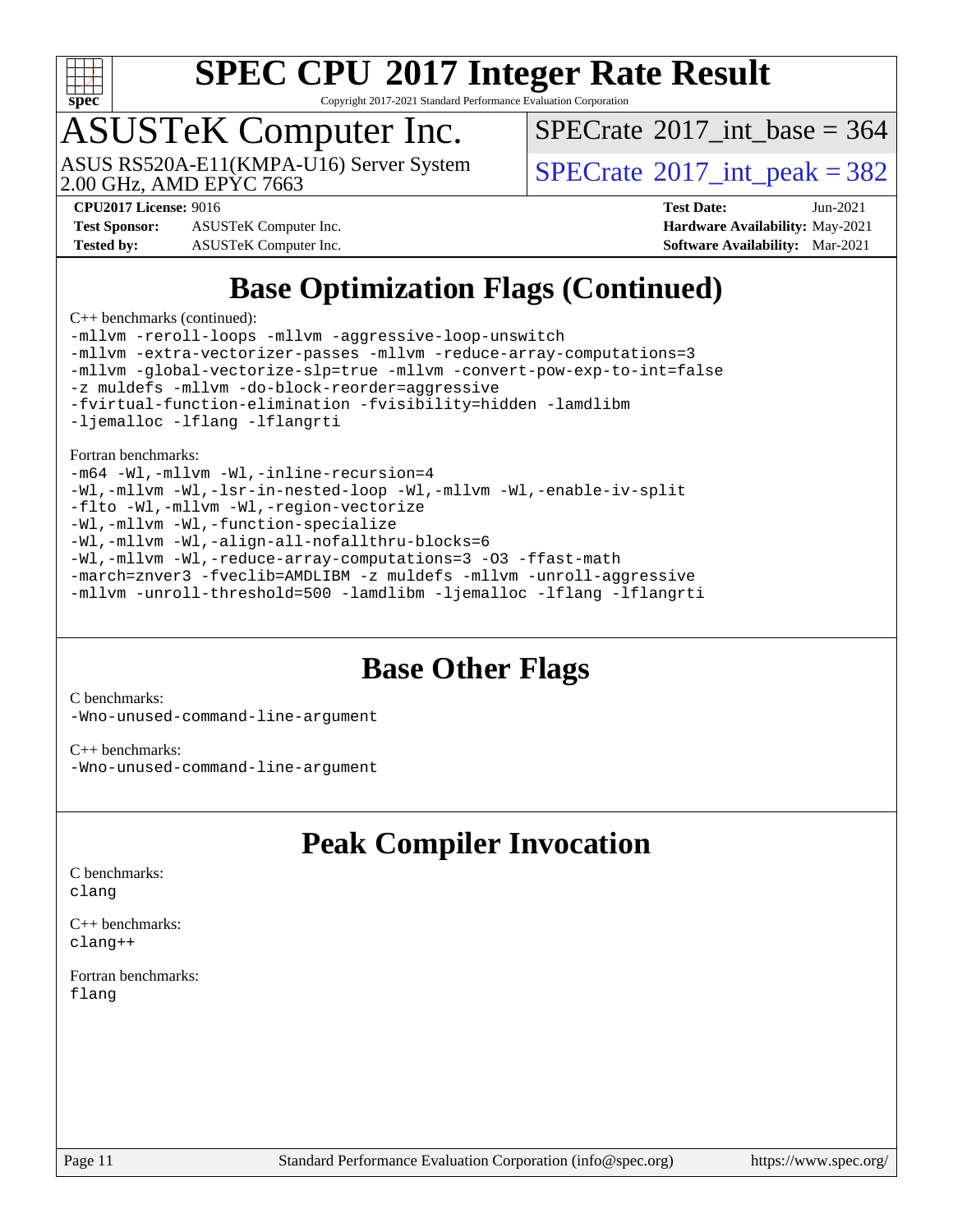

Copyright 2017-2021 Standard Performance Evaluation Corporation

## ASUSTeK Computer Inc.

ASUS RS520A-E11(KMPA-U16) Server System<br>2.00 GHz, AMD EPYC 7663

 $SPECTate$ <sup>®</sup>[2017\\_int\\_base =](http://www.spec.org/auto/cpu2017/Docs/result-fields.html#SPECrate2017intbase) 364

**[Test Sponsor:](http://www.spec.org/auto/cpu2017/Docs/result-fields.html#TestSponsor)** ASUSTeK Computer Inc. **[Hardware Availability:](http://www.spec.org/auto/cpu2017/Docs/result-fields.html#HardwareAvailability)** May-2021 **[Tested by:](http://www.spec.org/auto/cpu2017/Docs/result-fields.html#Testedby)** ASUSTeK Computer Inc. **[Software Availability:](http://www.spec.org/auto/cpu2017/Docs/result-fields.html#SoftwareAvailability)** Mar-2021

 $SPECTate@2017\_int\_peak = 382$ 

**[CPU2017 License:](http://www.spec.org/auto/cpu2017/Docs/result-fields.html#CPU2017License)** 9016 **[Test Date:](http://www.spec.org/auto/cpu2017/Docs/result-fields.html#TestDate)** Jun-2021

### **[Peak Portability Flags](http://www.spec.org/auto/cpu2017/Docs/result-fields.html#PeakPortabilityFlags)**

 500.perlbench\_r: [-DSPEC\\_LINUX\\_X64](http://www.spec.org/cpu2017/results/res2021q3/cpu2017-20210705-27712.flags.html#b500.perlbench_r_peakPORTABILITY_DSPEC_LINUX_X64) [-DSPEC\\_LP64](http://www.spec.org/cpu2017/results/res2021q3/cpu2017-20210705-27712.flags.html#b500.perlbench_r_peakEXTRA_PORTABILITY_DSPEC_LP64) 502.gcc\_r: [-D\\_FILE\\_OFFSET\\_BITS=64](http://www.spec.org/cpu2017/results/res2021q3/cpu2017-20210705-27712.flags.html#user_peakEXTRA_PORTABILITY502_gcc_r_F-D_FILE_OFFSET_BITS_5ae949a99b284ddf4e95728d47cb0843d81b2eb0e18bdfe74bbf0f61d0b064f4bda2f10ea5eb90e1dcab0e84dbc592acfc5018bc955c18609f94ddb8d550002c) 505.mcf\_r: [-DSPEC\\_LP64](http://www.spec.org/cpu2017/results/res2021q3/cpu2017-20210705-27712.flags.html#suite_peakEXTRA_PORTABILITY505_mcf_r_DSPEC_LP64) 520.omnetpp\_r: [-DSPEC\\_LP64](http://www.spec.org/cpu2017/results/res2021q3/cpu2017-20210705-27712.flags.html#suite_peakEXTRA_PORTABILITY520_omnetpp_r_DSPEC_LP64) 523.xalancbmk\_r: [-DSPEC\\_LINUX](http://www.spec.org/cpu2017/results/res2021q3/cpu2017-20210705-27712.flags.html#b523.xalancbmk_r_peakPORTABILITY_DSPEC_LINUX) [-DSPEC\\_LP64](http://www.spec.org/cpu2017/results/res2021q3/cpu2017-20210705-27712.flags.html#suite_peakEXTRA_PORTABILITY523_xalancbmk_r_DSPEC_LP64) 525.x264\_r: [-DSPEC\\_LP64](http://www.spec.org/cpu2017/results/res2021q3/cpu2017-20210705-27712.flags.html#suite_peakEXTRA_PORTABILITY525_x264_r_DSPEC_LP64) 531.deepsjeng\_r: [-DSPEC\\_LP64](http://www.spec.org/cpu2017/results/res2021q3/cpu2017-20210705-27712.flags.html#suite_peakEXTRA_PORTABILITY531_deepsjeng_r_DSPEC_LP64) 541.leela\_r: [-DSPEC\\_LP64](http://www.spec.org/cpu2017/results/res2021q3/cpu2017-20210705-27712.flags.html#suite_peakEXTRA_PORTABILITY541_leela_r_DSPEC_LP64) 548.exchange2\_r: [-DSPEC\\_LP64](http://www.spec.org/cpu2017/results/res2021q3/cpu2017-20210705-27712.flags.html#suite_peakEXTRA_PORTABILITY548_exchange2_r_DSPEC_LP64) 557.xz\_r: [-DSPEC\\_LP64](http://www.spec.org/cpu2017/results/res2021q3/cpu2017-20210705-27712.flags.html#suite_peakEXTRA_PORTABILITY557_xz_r_DSPEC_LP64)

### **[Peak Optimization Flags](http://www.spec.org/auto/cpu2017/Docs/result-fields.html#PeakOptimizationFlags)**

[C benchmarks](http://www.spec.org/auto/cpu2017/Docs/result-fields.html#Cbenchmarks):

```
 500.perlbench_r: -m64 -Wl,-allow-multiple-definition
-Wl,-mllvm -Wl,-enable-licm-vrp -flto
-Wl,-mllvm -Wl,-function-specialize
-Wl,-mllvm -Wl,-align-all-nofallthru-blocks=6
-Wl,-mllvm -Wl,-reduce-array-computations=3
-fprofile-instr-generate(pass 1)
-fprofile-instr-use(pass 2) -Ofast -march=znver3
-fveclib=AMDLIBM -fstruct-layout=7
-mllvm -unroll-threshold=50 -fremap-arrays
-flv-function-specialization -mllvm -inline-threshold=1000
-mllvm -enable-gvn-hoist -mllvm -global-vectorize-slp=false
-mllvm -function-specialize -mllvm -enable-licm-vrp
-mllvm -reduce-array-computations=3 -lamdlibm -ljemalloc
 502.gcc_r: -m32 -Wl,-allow-multiple-definition
-Wl,-mllvm -Wl,-enable-licm-vrp -flto
-Wl,-mllvm -Wl,-function-specialize -Ofast -march=znver3
-fveclib=AMDLIBM -fstruct-layout=7
-mllvm -unroll-threshold=50 -fremap-arrays
-flv-function-specialization -mllvm -inline-threshold=1000
-mllvm -enable-gvn-hoist -mllvm -global-vectorize-slp=true
-mllvm -function-specialize -mllvm -enable-licm-vrp
-mllvm -reduce-array-computations=3 -fgnu89-inline
-ljemalloc
 505.mcf_r: -m64 -Wl,-allow-multiple-definition
-Wl,-mllvm -Wl,-enable-licm-vrp -flto
-Wl,-mllvm -Wl,-function-specialize
-Wl,-mllvm -Wl,-align-all-nofallthru-blocks=6
```
**(Continued on next page)**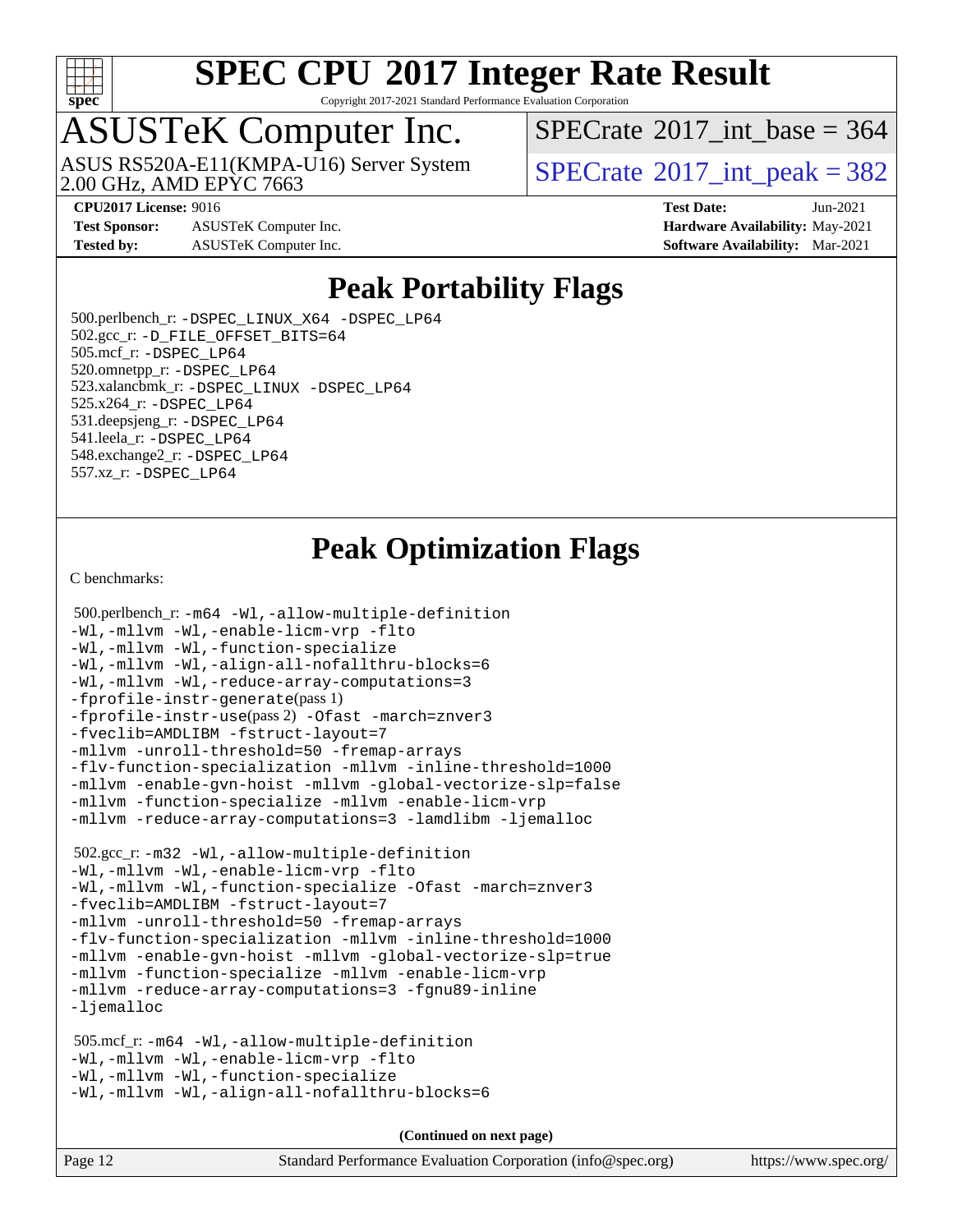

Copyright 2017-2021 Standard Performance Evaluation Corporation

## ASUSTeK Computer Inc.

2.00 GHz, AMD EPYC 7663 ASUS RS520A-E11(KMPA-U16) Server System  $\sqrt{\text{SPECrate}^{\otimes}2017\text{ int}}$  $\sqrt{\text{SPECrate}^{\otimes}2017\text{ int}}$  $\sqrt{\text{SPECrate}^{\otimes}2017\text{ int}}$  peak = 382

 $SPECTate$ <sup>®</sup>[2017\\_int\\_base =](http://www.spec.org/auto/cpu2017/Docs/result-fields.html#SPECrate2017intbase) 364

**[Test Sponsor:](http://www.spec.org/auto/cpu2017/Docs/result-fields.html#TestSponsor)** ASUSTeK Computer Inc. **[Hardware Availability:](http://www.spec.org/auto/cpu2017/Docs/result-fields.html#HardwareAvailability)** May-2021 **[Tested by:](http://www.spec.org/auto/cpu2017/Docs/result-fields.html#Testedby)** ASUSTeK Computer Inc. **[Software Availability:](http://www.spec.org/auto/cpu2017/Docs/result-fields.html#SoftwareAvailability)** Mar-2021

**[CPU2017 License:](http://www.spec.org/auto/cpu2017/Docs/result-fields.html#CPU2017License)** 9016 **[Test Date:](http://www.spec.org/auto/cpu2017/Docs/result-fields.html#TestDate)** Jun-2021

### **[Peak Optimization Flags \(Continued\)](http://www.spec.org/auto/cpu2017/Docs/result-fields.html#PeakOptimizationFlags)**

```
 505.mcf_r (continued):
-Wl,-mllvm -Wl,-reduce-array-computations=3 -Ofast
-march=znver3 -fveclib=AMDLIBM -fstruct-layout=7
-mllvm -unroll-threshold=50 -fremap-arrays
-flv-function-specialization -mllvm -inline-threshold=1000
-mllvm -enable-gvn-hoist -mllvm -global-vectorize-slp=true
-mllvm -function-specialize -mllvm -enable-licm-vrp
-mllvm -reduce-array-computations=3 -lamdlibm -ljemalloc
525.x264<sup>r:</sup> basepeak = yes
 557.xz_r: Same as 505.mcf_r
C++ benchmarks: 
520.omnetpp_r: basepeak = yes
 523.xalancbmk_r: -m32 -Wl,-mllvm -Wl,-do-block-reorder=aggressive -flto
-Wl,-mllvm -Wl,-function-specialize
-Wl,-mllvm -Wl,-align-all-nofallthru-blocks=6
-Wl,-mllvm -Wl,-reduce-array-computations=3 -Ofast
-march=znver3 -fveclib=AMDLIBM -finline-aggressive
-mllvm -unroll-threshold=100 -flv-function-specialization
-mllvm -enable-licm-vrp -mllvm -reroll-loops
-mllvm -aggressive-loop-unswitch
-mllvm -reduce-array-computations=3
-mllvm -global-vectorize-slp=true
-mllvm -do-block-reorder=aggressive
-fvirtual-function-elimination -fvisibility=hidden
-ljemalloc
 531.deepsjeng_r: basepeak = yes
 541.leela_r: basepeak = yes
Fortran benchmarks: 
-m64 -Wl,-mllvm -Wl,-inline-recursion=4
-Wl,-mllvm -Wl,-lsr-in-nested-loop -Wl,-mllvm -Wl,-enable-iv-split
-flto -Wl,-mllvm -Wl,-function-specialize
-Wl,-mllvm -Wl,-align-all-nofallthru-blocks=6
-Wl,-mllvm -Wl,-reduce-array-computations=3 -O3 -ffast-math
-march=znver3 -fveclib=AMDLIBM -mllvm -unroll-aggressive
-mllvm -unroll-threshold=500 -lamdlibm -ljemalloc -lflang -lflangrti
```